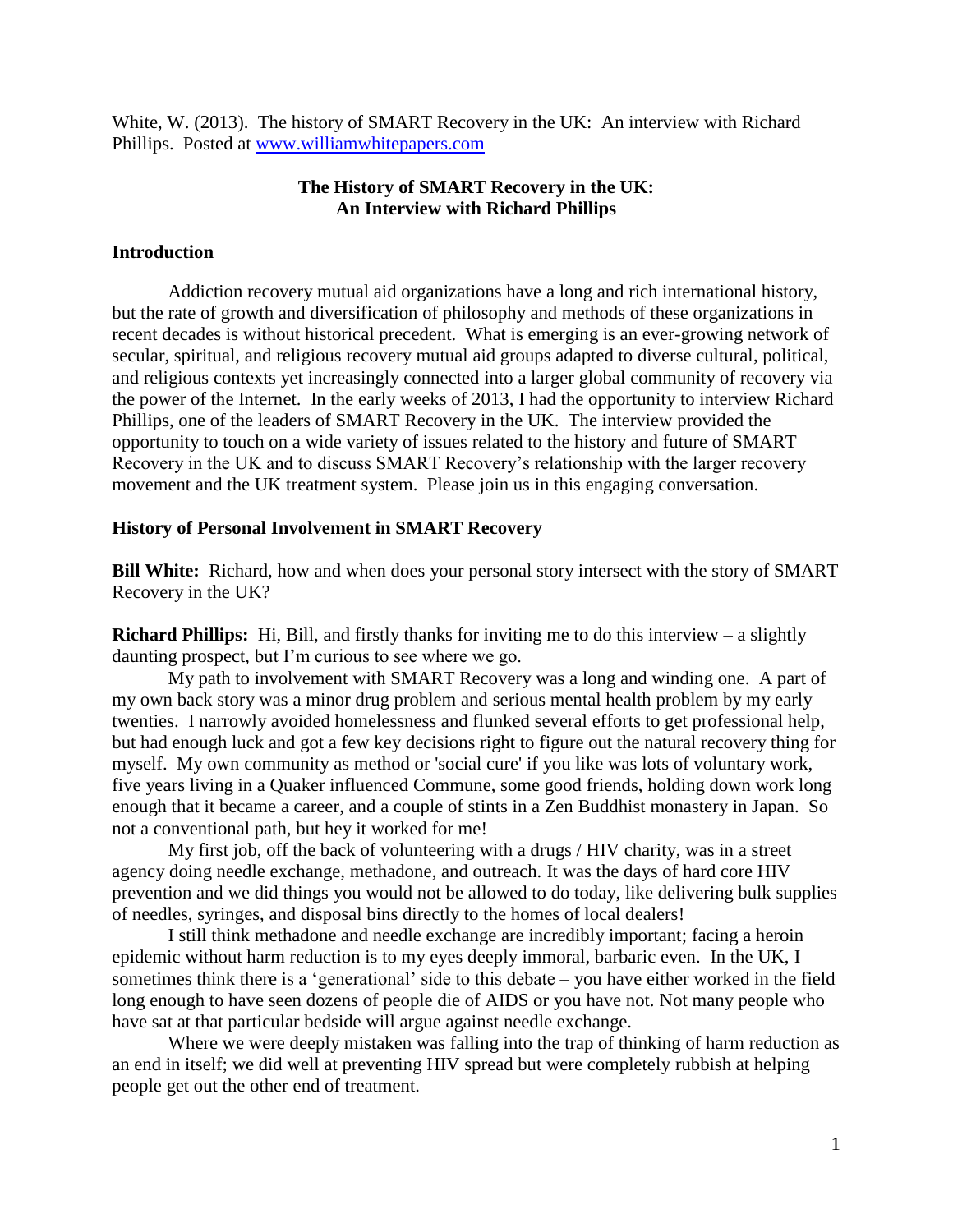So we needed change, but it does trouble me how divided the field became on this in the UK – it was a dumb thing to fall out about because the evidence was *always* that we needed harm reduction interventions *as well as* greater ambition for sustained recovery. Being pro harm reduction and deeply committed to abstinence is not common here, but I proudly swing from both sides of this argument! Over twenty years ago, I wrote some computer software to print drug prescriptions so that we could handle bigger caseloads and get more people off injecting street drugs –it is still used today, so I do still have some connection to the harm reduction side of things.

Later in my career, I was Operations Director at Phoenix and spent a lot of time with the therapeutic community model rehabs. It was a huge eye opener; the insight and wisdom of many rehab graduates was deeply moving, and it really shifted my understanding about treatment and recovery. In a sense, that is when I 'got' what recovery was really about.

There was also a strong personal connection  $-$  it seemed to me that therapeutic communities helped people in fundamentally similar ways that living in a commune and even the monastery helped me. This is not a trite point, the similarities are extremely strong and I really do think they 'work' in similar ways – maybe someday I will write a paper on monasticism, communes, and the TC movement! Extending the thought a little, I think *all* recovery communities are to some extent 'intentional communities'; even when they have looser bonds and rules than residential communities, they still answer to our need to *belong*. The human animal is fundamentally *social* and for most of us, emotional wellbeing depends on reciprocity.

Getting back on topic, working with the therapeutic communities put some passion back into my work and got me really interested in the recovery agenda and SMART Recovery. At the end of the day, most treatment in the UK is not 12-step based, yet pretty much the only available recovery mutual support was the 12-step fellowships. It seemed obvious there was a place for SMART Recovery.

In previous jobs, I did some work at a national policy level so am always keen to work out where things 'fit in', big picture. At the moment, I co-chair the Recovery Committee on the Advisory Council on the Misuse of Drugs (a scientific advisory group to government), which scratches that itch to keep involved with the recovery agenda outside of SMART Recovery.

**Bill White:** What roles have you served since your involvement in SMART Recovery?

**Richard Phillips:** I'm not sure my role has changed as much as the organization has changed under my feet! In spring 2010, I was asked by the board to help them figure out how to deal with the crisis that enveloped the organization at the time. SMART Recovery UK was almost bankrupt and had no foreseeable source of income; with no money left for his salary, Fraser Ross, who had set up the charity, had recently been made redundant. There were also competing visions of what direction the organization should go in. I'm sure we will get into that a bit later, but it was a small, broke organization in the middle of a *big* identity crisis.

So initially this was as a consultant; I'm sure you have seen the picture before – you go in to do a few days' work, realize it will take weeks or months of commitment and there is no money in the bank to pay you – but by that time you are in love and can't put it down! The thing was, however deep the difficulty in 2010, it was *blindingly* obvious that SMART Recovery could be a very big deal in the UK, it could help tens of thousands of people a year. I wanted to do what I could to help make that happen, and I was truly inspired by people I met in SMART –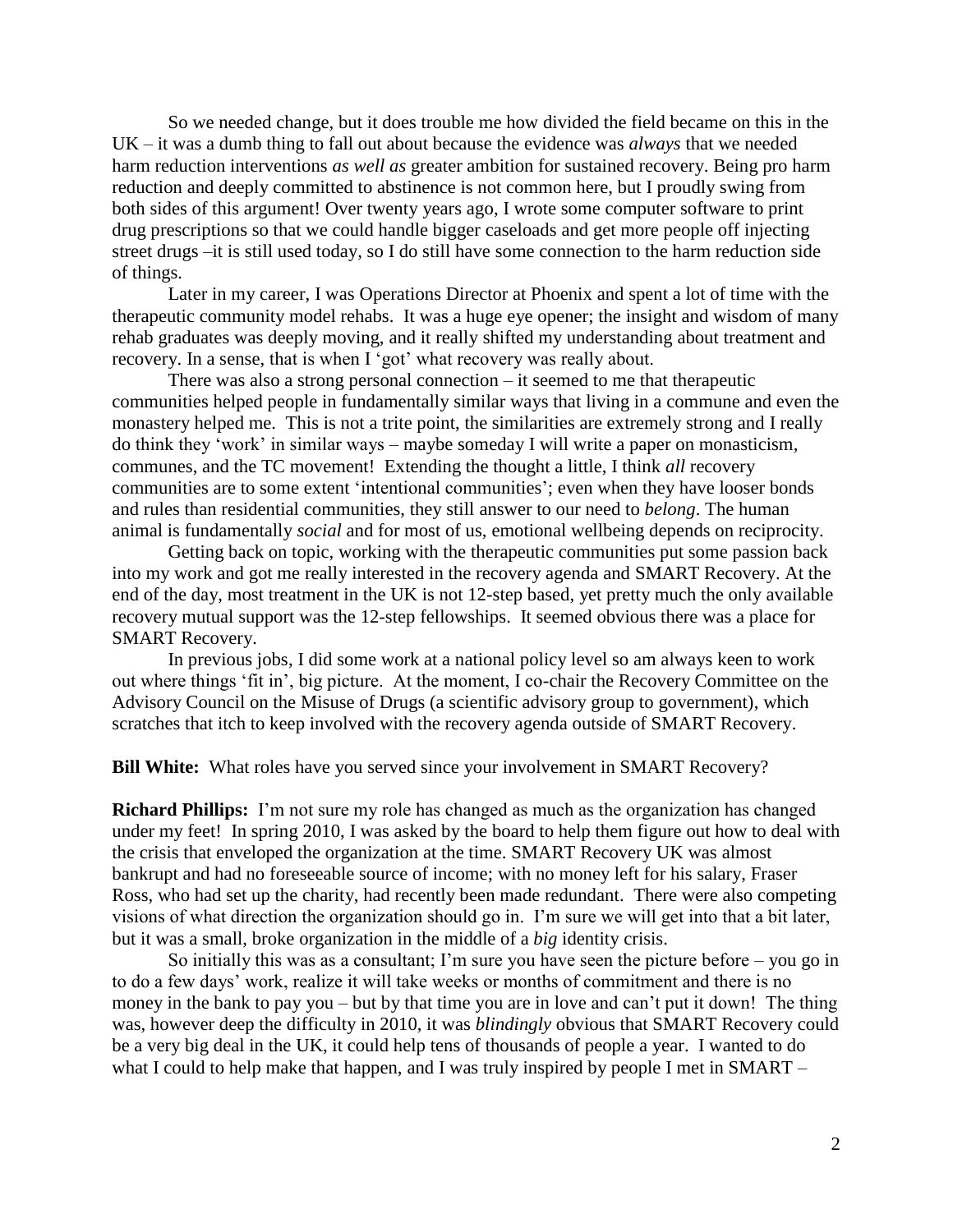every last one of them believed in it with passion. The in-fighting and disagreements were heated *because* people cared what happened to SMART.

It was also obvious that the political winds were in the right direction to support SMART; I'm not exaggerating to say that this was a once in a generation opportunity to really make this happen. So I started as a Consultant, then Interim Director, and a year or so later became Director.

#### **The UK Context**

**Bill White:** What cultural and political differences between the UK and the US have influenced the evolution of SMART Recovery UK?

**Richard Phillips:** The biggest cultural difference between the US and UK when it comes to a response to addictions is that the 12-step model is not dominant here; in the public imagination, you mention addiction and they think of AA, but probably 90% or more of treatment services are not 12-step based, nor are most researchers, academics, or psychiatrists of influence.

Our addictions treatment system has been built up within a socialized healthcare system, with money being poured in because of high level *political* goals such as reducing the spread of HIV or reducing crime and so on – so harm reduction has been a big influence because that was a government priority. Also, in our National Health Service, addictions tended to sit within psychiatry, with some influence from clinical psychology and these professional groups do not lean toward 12-step models over here.

From the late 1970s, we had a massive epidemic of mostly white, working class men using heroin, especially in northern towns, which were falling apart as big steel and brawn industries collapsed. It was a complete mess and then to scare everyone stupid, along came HIV. Plug these things together and the most sensible response was needle exchange plus methadone – where there were psychological therapies – and there was not much – it was mostly CBT-based.

The upside is we contained the heroin and HIV epidemic; the downside was massive methadone prescribing and not many people leaving treatment with fulfilling, stable lives. Because of this, many people in the UK recovery movement are very anti-methadone – personally I am not, as I said earlier I saw it save too many lives; can I recommend a wonderful monograph Bill, '*Recovery oriented methadone maintenance*', you might have heard of it!!

There is a big 'but' though…so much effort went into harm reduction here that it is only in the last few years that a strong 'recovery agenda' has emerged. If you are really keen to support sustained, long-term recovery, you need mutual aid, but here the other big cultural difference matters.

Compared to the US, we are a pretty godless lot, I think it is about one in twenty people who regularly attend a place of worship and a slim majority says they have no religion at all. Of course many people without religion are comfortable in the fellowships, but others are not. Shouting at them that they *should* make it work isn't really a reasonable response, though a few people – including at the NTA – still seem to think that is all that is needed.

So SMART putting forward the argument that there needs to be choice in mutual aid is, as you say in the US, a no-brainer. Talking to SMARTies in the US, they have much more of an up-hill struggle, they often run into people and officials who think the very existence of SMART is putting people's recovery at risk – we hardly ever hear that view here.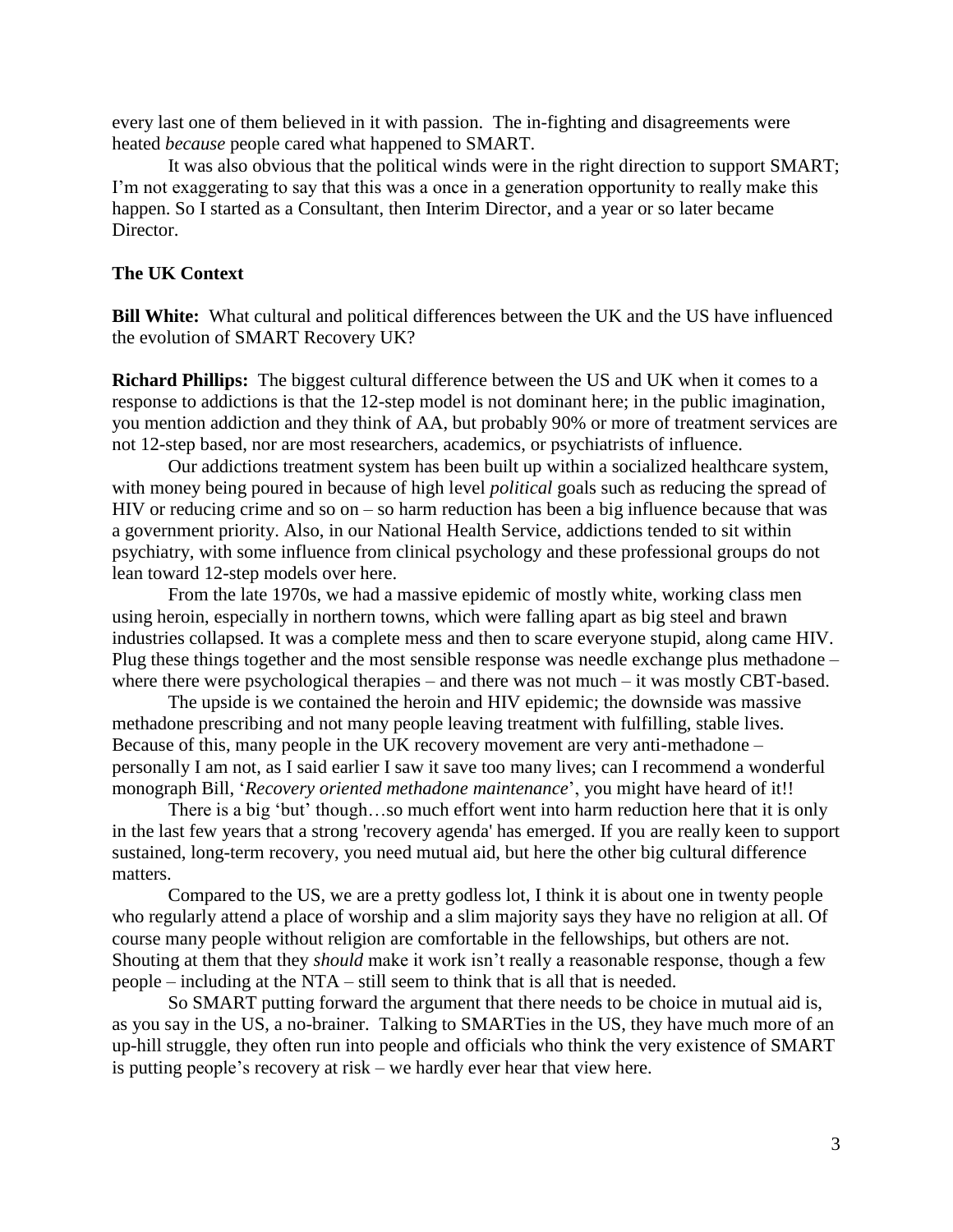I don't have evidence to prove this, but it seems blindingly obvious that *more* people in the UK compared to the US want a non-religion based approach to mutual aid. I don't mean to set this up as an either / or argument here, as many people want both, but offering choice is better than just saying someone is 'in denial' because they prefer one kind of meeting to another.

I don't have a strong grasp of the evolution of the position in the US, but I do think the relative religiosity, insurance driven healthcare, and plain lack of specialist provision for lots of people accounts for some of the differences. I hope that doesn't sound harsh, but we Brits tend to defend our NHS (National Health Service) – did you *see* the Olympics opening ceremony!

**Bill White:** What overall trends do you see related to the operation of recovery support groups in the UK and how they perceive and relate to each other?

**Richard Phillips:** There is such a diversity of recovery groups that I think it is very difficult to generalize; the big issue that affects everyone is the shift in government policy to focus more on recovery, which means that commissioners and treatment providers are keen to get all sorts of recovery initiatives going.

Lots of recovery groups now get financial support that would have been pretty unimaginable a few years ago – I think this is great, but it of course introduces some local tensions where different groups see themselves as in competition for the same pot of money. It is forcing lots of grassroots organizations to have a long hard think about whether to go for a core of paid staff or stay entirely voluntary. Of course if you become a commissioned service, you might need to start doing what you are told by your paymaster – so there are tradeoffs and dilemmas all round.

**Bill White:** There have been recent efforts to launch a grassroots recovery movement in the UK. What are your perspectives on this movement and the sometimes fractious politics that have accompanied it?

**Richard Phillips:** If I can pick at your words a little, I don't think the grassroots recovery movement has been *launched* – the heart of this is an emerging cultural movement that has no leaders or many leaders, depending on how you look at it. Like many cultural changes, you can put your finger on trends and common threads, but it will always be a bit elusive – it is many things not one thing; organic, messy, and sometimes contradictory.

I try to keep out… and keep SMART out… of the more fractious politics. I would not pretend to understand most of it, but a few thoughts.

I think that problems arise *because* some people assume that the recovery movement should be consistent, unified, and coordinated. As soon as two people take that line, you end up with debates about who are the true believers, who have the authority to define things, and what to do about people who disagree. That is the path of squabbles, competing claims, and arguments about ideological purity.

It is such a tempting idea, that everyone in recovery and everyone supporting recovery can share a unified vision and common fraternity – but it isn't going to happen any time soon and I don't think this is an important enough goal to fight over! My preference is to accept that there are many paths to recovery and many definitions of what recovery is; if we can agree on a general direction, it is probably best to encourage a messy, organic, and rich network of different models and approaches.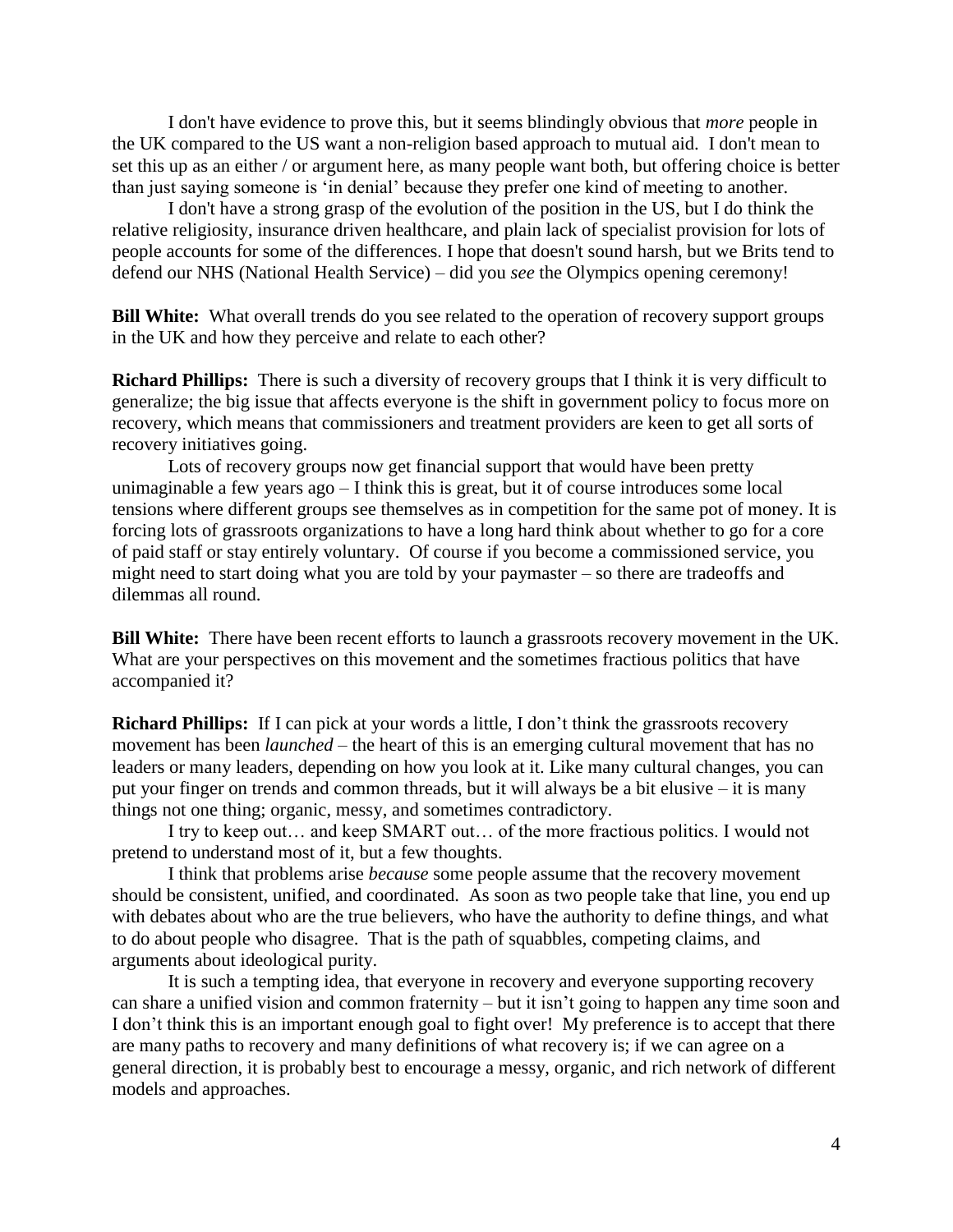The other damaging factor is the perception that this is a zero sum game, so if one recovery group is getting well established, then *my* favored approach will lose out – so there can be old fashioned competitiveness.

Overall, we have managed to avoid the worst of the problems and have avoided taking sides on some of the distressing falling outs in the last year. That said, we have not exactly been ignored by pot stirrers either. There was a pretty extraordinary misinformation campaign by a journalist, pseudonyms and fake accounts on social media to spread rumors, attempts to try and split the organization – all sorts of antics, almost entirely from people who have not actually used SMART Recovery as part of their own recovery.

Big picture though, these problems are more than compensated for by the overwhelming goodwill and sense of fraternity in the UK Recovery Community – so I would not want the occasional problems to color the picture too much.

**Bill White:** What influences do you see this larger movement exerting on SMART Recovery and other recovery mutual aid organizations?

**Richard Phillips:** There have been two related things going on; one is the grassroots, emergent recovery movement, and the other is the sea change in government policy toward recovery.

The shift in government policy made a huge difference to SMART Recovery because it nudged professionals to become our allies in spreading SMART. We get commissioners phoning us up and saying 'what can I do to help you get SMART Recovery available in my area'; of course there are risks, but the right thing to do was to make sure we had figured out what we wanted them to do that would actually help peer led SMART meetings spread.

One of the other things that has happened is that some of the very local recovery communities have wanted to see SMART as part of the local picture, so we have meetings in recovery cafes and emerging from user groups, recovery forums, and so on. This has been really rewarding to see.

**Bill White:** How would you characterize the relationship between SMART Recovery and newly emerging recovery support organizations –from new recovery community organizations and new recovery support institutions such as recovery cafes?

**Richard Phillips:** With the local recovery communities, I would describe it as 'walk beside but not compete with'; so I would love it if most recovery cafes hosted a couple of SMART meetings per week, but it would be peers involved in those café's wanting to run a meeting – it is not SMART 'parachuting in' as a service – that isn't how we work. All recovery is local – people pick it up and start meetings because it works for them. Oh and I would add that the thing I love even more is to see these cafés with Fellowship meetings and all sorts of other groups *as well*; there is strength in diversity and choice.

**Bill White:** You have raised concerns about the potential exploitation of self-identified people within some new government-funded recovery support efforts. Could you elaborate on this concern?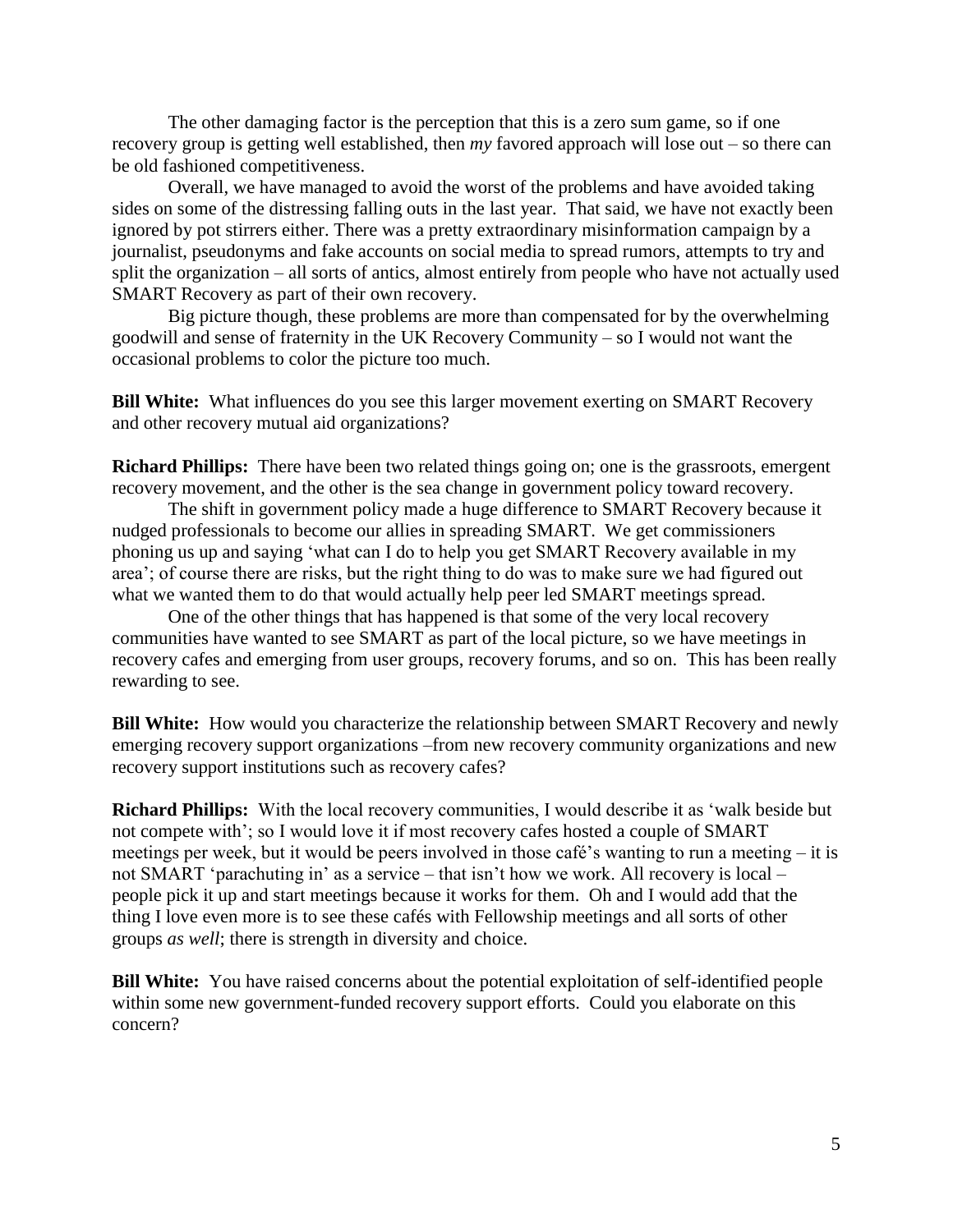**Richard Phillips:** The government's drug strategy has made 'Recovery Champions' the fashion of the day; actually I think it is a good thing in principle and the overall impact has been positive, but there are all sorts of risks and problems that are only just being talked about.

The problem is that no one knows what a recovery champion *is*…or actually everyone knows what one is but everyone has a different idea! To my mind, one measure of whether a particular model of recovery champion is working is whether it helps the individual champion *themselves* change their lifestyle, self-image, and place in society in a healthy, balanced, and recovery supporting way. In many places this is happening, while in others it seems to be a way of adding free labor to the treatment sector workforce; the expectations are simply too high and it becomes exploitative. No one should be a few months into abstinence and feel pressured to spend dozens of hours a week, unpaid, propping up a creaking treatment system and being told they are the main source of support for even more vulnerable people.

From a SMART point of view, it is all about lifestyle balance – becoming a recovery champion should be a *part* of developing a balanced lifestyle. Each week, putting something back in and helping others can be a wonderful and transformative thing, but so are a new hobby, getting some exercise, and spending more time with your mum.

Sorry this is a bit of a rant, but many people in the UK are worried that *some* versions of the recovery champion model are actually undermining peoples' recovery. Of course we have reflected on this in SMART Recovery and we try and encourage our meeting Facilitators to work this into their own 'lifestyle balance'. If they spend a few hours a week promoting SMART and running their meeting, this is likely to enhance their recovery *if* they are doing lots of other life enhancing things as well.

#### **The SMART Recovery Program**

**Bill White:** What do you think distinguishes the SMART Recovery approach to recovery from other recovery support programs available in the UK?

**Richard Phillips:** I think the rigor of our focus on the science is pretty unusual, so having a process of renewal that updates the program as the science changes. Other defining characteristics are the degree to which our meetings are structured and the role of the Facilitators. The meetings themselves are discussion focused, so participants help each other use the SMART 'tools' in the room; we discourage 'war stories' and try and keep the focus on finding solutions. None of these ingredients is unique in itself, though the overall recipe is very much distinctive!

**Bill White:** Because of the size and international dispersion of 12-Step programs, many of the leaders of alternatives to such programs often took a defensive anti-12-Step stance during their early histories. Was that true of SMART Recovery and, if so, has that stance changed through the history of SMART Recovery?

**Richard Phillips:** The origins of SMART Recovery in the US go back to Rational Recovery and certainly you cannot read Jack Trimpey without thinking he had a bit of an 'issue' with the Fellowships – so I do understand where you are coming from here.

When SMART Recovery was formed in the USA, it moved away from this critical approach very quickly, so there may have been some individuals who were critical of the 12 steps but the organization's position was robustly that there are many paths to recovery. I have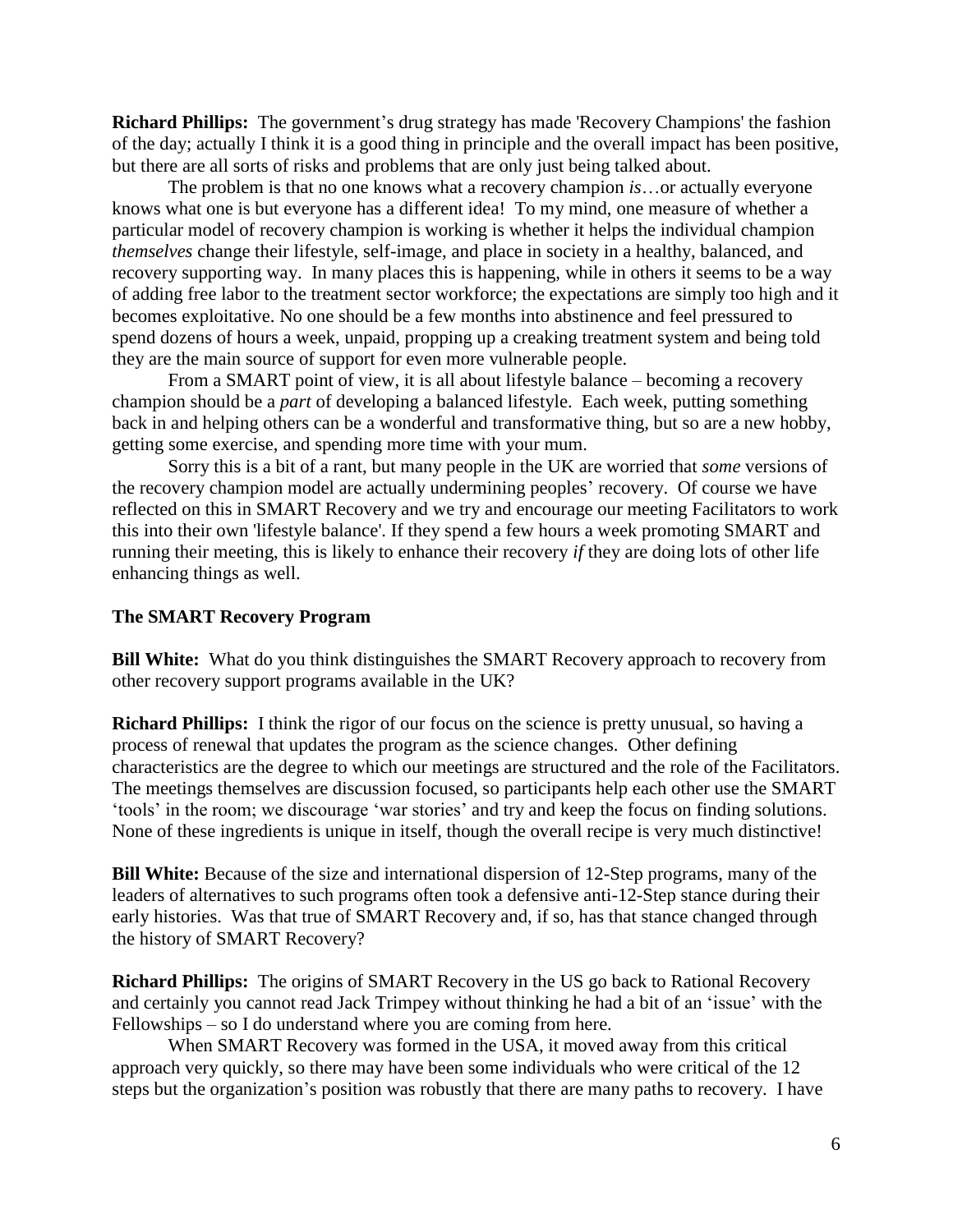not been around long and am not part of the US organization, but my impression is that as SMART Recovery has become more established, it has also become less defensive.

In the UK, I don't think SMART has ever been defensive about this – it is less loaded as an issue than in the US – though of course some people pass through our doors who are antifellowship and we have to deal with that in a constructive way.

**Bill White:** Although 12-Step programs and secular alternatives are often portrayed as polar opposites in their approaches, there is growing evidence of a substantial level of co-participation across the boundaries of these organizations. Is that the case with SMART Recovery members in the UK?

**Richard Phillips:** As I say, *some* SMART Recovery participants are vehemently opposed to the fellowships, whether on ideological grounds of secularism or because of bad experiences. Others are huge fans of the Fellowships but use SMART Recovery as well. It's a really mixed picture, but what is very clear is that there is considerable overlap; *lots* of people attend both.

I think part of my role is to try and make sure we welcome all of these people – there are a few people with strong feelings, but we simply ask them to take their debate elsewhere. It is also not a good idea to define SMART 'in contrast to' other organizations; our approach should stand on its own merits.

The guidelines for meetings and our Facilitator training ask that they prevent bashing of the fellowships in our meetings, but also that we stick to the SMART Recovery model. Most of the time this works well, SMART meetings maintain their distinct approach and people who also spend time with the fellowships can still feel welcome in SMART.

This isn't a pretense that there are no big differences between SMART and the fellowships – there are many and in some ways they represent very different world views – but maybe we can encourage people to see that diversity of beliefs can be a source of learning rather than an excuse to get all shouty!

**Bill White:** Does the expected length of participation in SMART Recovery differ from the expected duration of participation in 12-step programs?

**Richard Phillips:** We hope that people will use SMART Recovery as long as they find it valuable in supporting their recovery – which might be anything from one meeting to many years; it's individual and not really for us to say what each person should do. We certainly don't take the view that attending meetings is a lifetime commitment  $-$  if someone makes a sufficiently radical change to the way they live and the way they think about themselves, maybe yet more meetings would actually be counterproductive. At the end of the day, each person needs to figure this out for themselves.

**Bill White:** There is growing respect for the legitimacy of multiple pathways of long-term recovery in the US. Is that also the case within SMART Recovery in the UK?

**Richard Phillips:** Yes, very much so. There are as many pathways to recovery as there are individuals; for some people attending lots of meetings might be the best way, for others it might be a new hobby, rebuilding family life, joining a club – that is what multiple pathways really looks like, the long-term solution for you might not be our program – it *might* not even be any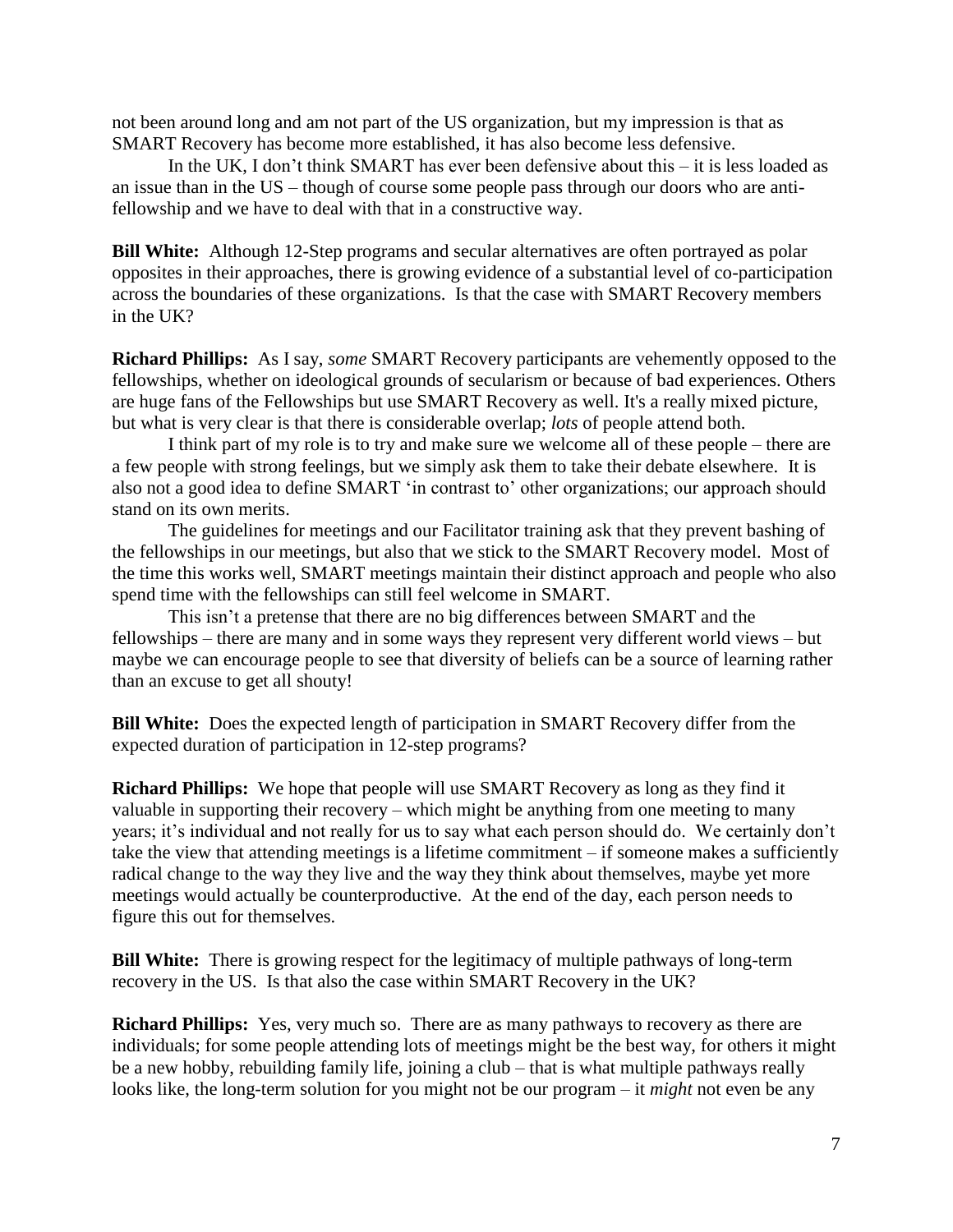program at all. There should be many options on the table and it is for each person to figure out what works for them.

**Bill White:** There seems to be less of a focus on identity transformation in SMART Recovery than one often finds in other recovery programs. Could you comment on this?

**Richard Phillips:** Ah, I think I'm going to go straight for the full strength rebuttal on this one! I think you are completely wrong on this, Bill; SMART is radically ambitious about identity transformation!

People glance at SMART and think the program is 'just' a few CBT-based tools, a look at cognition and lifestyle issues and that is about as 'deep' as it goes. In fact, SMART Recovery is profoundly ambitious about the shift in identity necessary for long-term recovery; the key to this is that we are not primarily interested in people changing their *thoughts*; it is their *beliefs* that matter more, and core beliefs or *values* most of all. Some of the things recommended by SMART, such as changing your lifestyle, are important *because* they transform the way you think about yourself and change your core values.

SMART has a strong philosophical underpinning, drawing on the Stoics and Skeptics of ancient Greece by way of Albert Ellis who developed Rational Emotive Behaviour Therapy. Because of the influence of rational skepticism, we do not tell participants what their new belief system should be, but we can give them the tools to figure out *for themselves* their own version of the 'Good Life'.

There is a place in SMART for your core values and beliefs, and we think many people can transform their identity to an extent they don't need SMART any more. Life can be so rich – why would you *want* to live the rest of your days looking through the lens of 'being in recovery'? It might be who you are right now, but maybe one day it will not frame your life. That is the shift in identity SMART believes possible!

SMART Recovery doesn't really have a set position on this for the simple reason that we leave it to the individual to work out how best to describe their identity or recovery journey; in our literature, we do tend to use the term 'in recovery' as a short-hand – but some people describe themselves as recovered or previously in recovery.

A very personal view – to be a little provocative – is that people wanting to be 'in recovery' for the rest of their lives lack ambition! If you can work out what your life would be like if you were 'fully recovered' and no longer needed this label to get through the day without addictive behaviour – then that is the goal to work towards. Live that life; that is a *real* shift in identity.

**Bill White:** I know you avoid labels such as 'addict' or 'alcoholic' in SMART, can you explain why this is?

**Richard Phillips:** Someone posted a quote to our online forum a couple of weeks ago; *'I am' are potent words; be careful what you hitch them to. The thing you're claiming has a way of reaching back and claiming you.* This really speaks to me; labels are laden with meaning and have consequences, apply them to yourself and it changes the way you think about yourself. I don't think this is always a bad thing, so moving from being a chaotic drug user to thinking of yourself as 'in recovery' might be motivating to keep things on track; identifying as a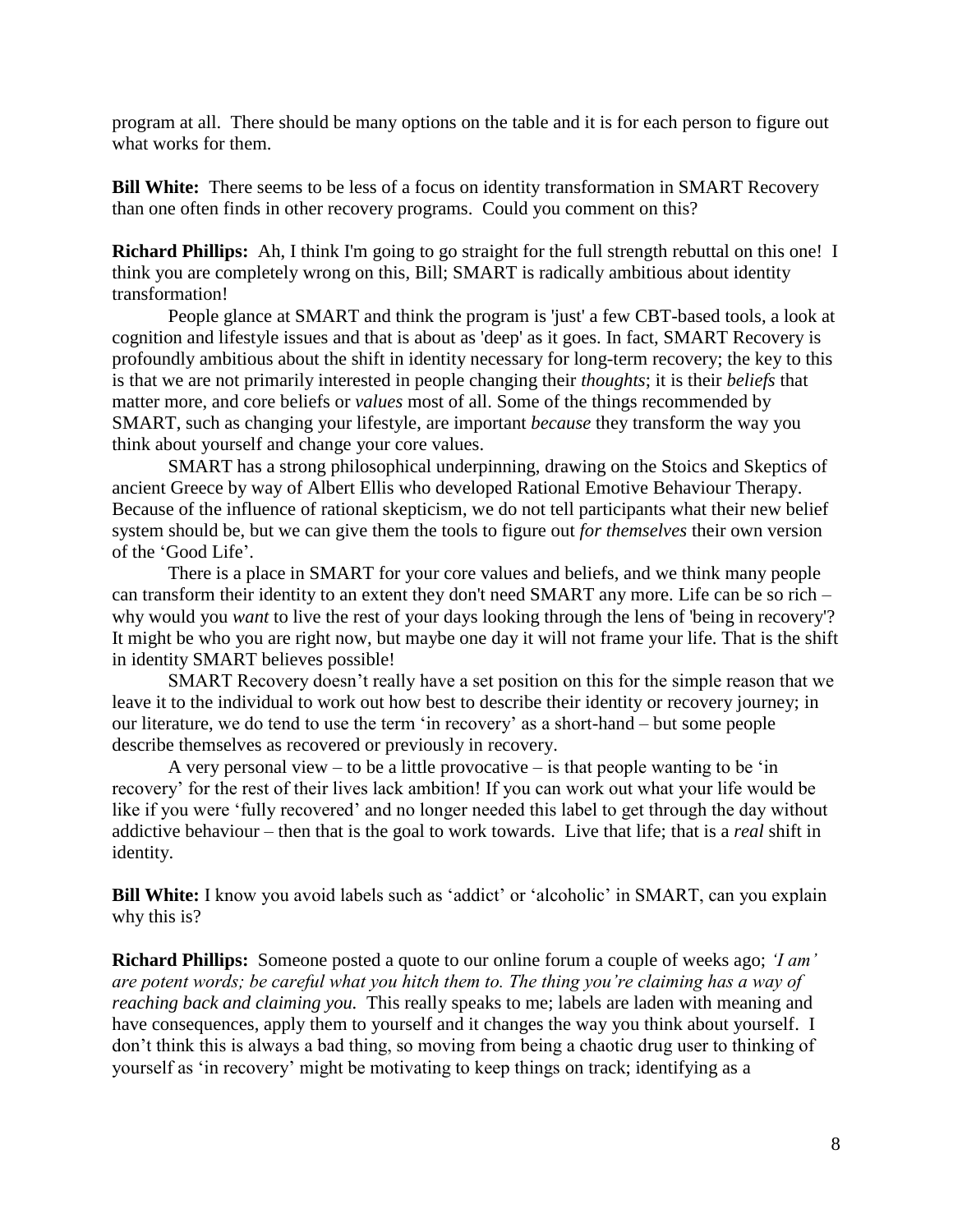'SMARTIE', as some participants affectionately describe themselves, is normal and healthy social identification.

We have a specific problem with the labels 'addict' and 'alcoholic' because they are implicitly 12-step terms and carry with them assumptions about the nature of addictive behaviour that are different from the approach of SMART Recovery. Other labels such as 'druggie' are just pejorative and negative. So as a general rule, we discourage use of labels in our meetings.

This works just fine even for most people who also attend the fellowships as well; it is *normal* to follow different social conventions in different places so most people are fine if we just explain 'this is how we do things here but you might decide that outside the meeting you prefer to think of yourself as an addict'. For some people, SMART allows them to 'try out' different ways of thinking – just for the next hour, see what difference it would make if you choose not to use that label.

The bottom line though is we encourage people to reflect on what is helping them in their recovery. If a label is helping, great, if it stops being helpful, better to drop it!

#### **The History of SMART Recovery UK**

**Bill White:** Could you briefly share how SMART Recovery began in the UK?

**Richard Phillips:** We can append a history of SMART Recovery UK (see Appendix) when we write this up – and it is also worth pointing out to readers that you helped write a history of SMART Recovery in the USA so maybe we can put a link in to that as well (see [http://www.williamwhitepapers.com/pr/2012%20A%20Chronology%20of%20SMART%20Rec](http://www.williamwhitepapers.com/pr/2012%20A%20Chronology%20of%20SMART%20Recovery.pdf) [overy.pdf\)](http://www.williamwhitepapers.com/pr/2012%20A%20Chronology%20of%20SMART%20Recovery.pdf). So maybe just a couple of highlights at this point:

SMART Recovery was effectively brought to the UK by a prison officer named Fraser Ross who was working in a Scottish prison; in 1998, he arranged for Joe Gerstein to come over to speak at a couple of prisons. It took a couple of years, but a group-work program based on SMART Recovery was approved for use in Scottish Prisons and in 2005, the first community meeting was started. The actual charity was started in 2006 with Fraser as a full-time employee – which was the point things started moving more quickly.

**Bill White:** What are the most significant milestones of SMART Recovery since that early period?

**Richard Phillips:** I guess getting the program going in Inverness prison was the first milestone, then the first community meeting in 2005, along with setting up the charity in 2006. Also in 2006, a large treatment provider 'Addaction' was given permission to train staff and run SMART Recovery meetings within their service.

Because of this and the programs in the Scottish prisons, most SMART meetings for a number of years were in some way in partnership with professionals. I think this is important historically, as some people think this partnership stuff came later – not so, in different forms, it was there from the start.

For the next four years, SMART Recovery tried to find an approach that would help groups to flourish and grow. We got grants for various projects and employed a couple more staff and of course like any startup, some things worked and some did not.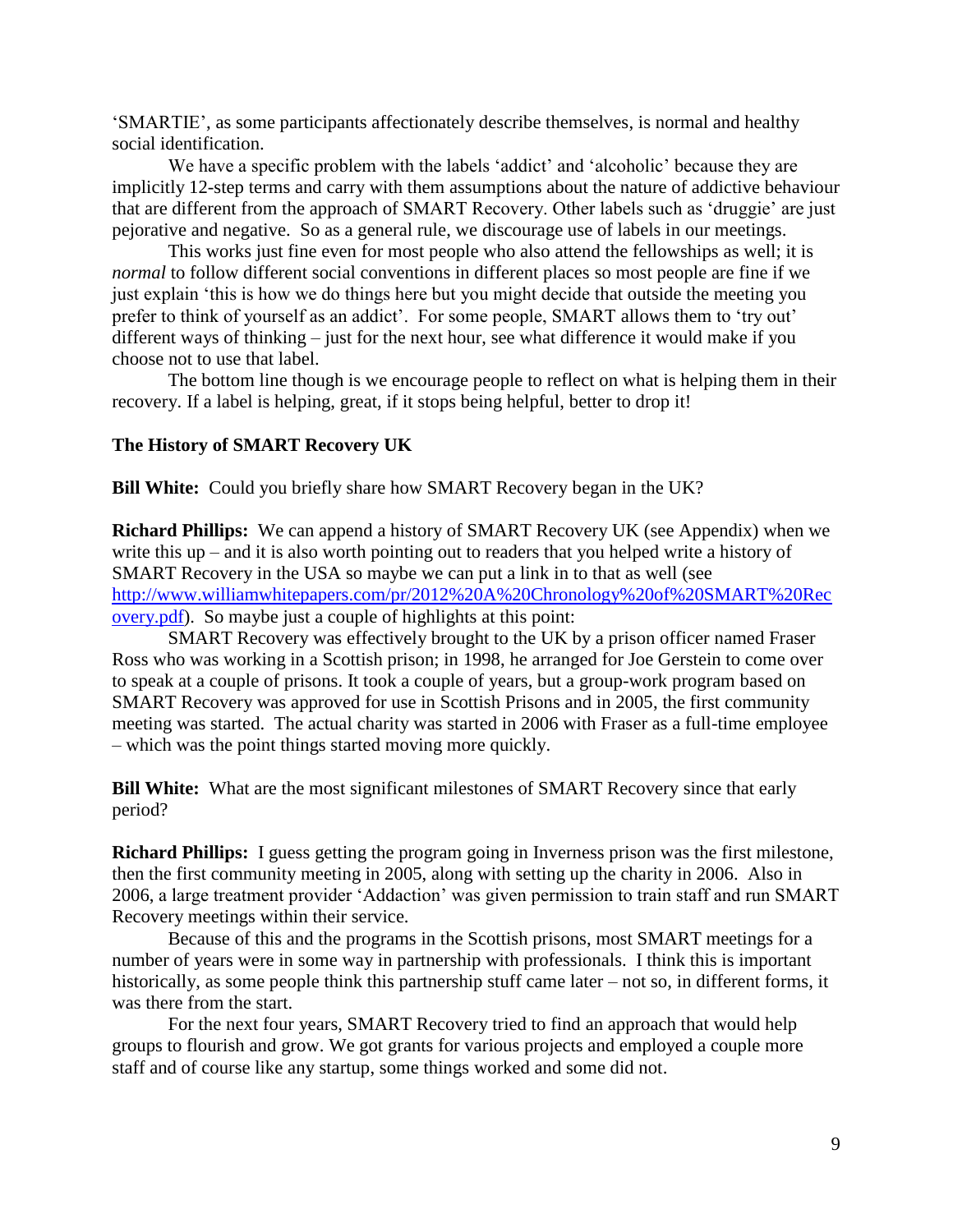The growth of peer led meetings was slow for several years and most SMART Recovery was within Addaction, so by the end of 2008, there were about 11 peer led meetings and more than 20 with Addaction.

The "Big Breakthrough" was when Keith Humphreys and Nick Heather came up with a proposal to the Department of Health (DoH) for a SMART Recovery pilot with alcohol treatment services. I have already talked about this so won't go into more detail here – other than to say this was a *huge big deal!* During the two years of the pilot scheme, the number of peer led meetings tripled and for the first time exceeded the Partnership meetings run by Addaction. In my view, this was the biggest milestone since Fraser set up the charity.

The next big milestone was toward the end of the pilot scheme. It had been very successful and by then had about 35 peer led meetings – but the charity had completely and utterly run out of money. The board scrabbled around to get some unrestricted grants – gifts, to be frank – just to prevent bankruptcy. Fraser had been employed by the charity for several years, but his post could not be sustained and he was made redundant to prevent the charity going under; so by 2010, they had a part-time administrator, an office but no money.

The organization then had a bit of a crisis. It was complicated and controversial, so best to read the history for the detail – but basically there was the basis of a model to spread meetings from the DoH pilot but no source of income to enable us to put this into place. I was brought in at that point and worked with the Board to turn this into the partnership scheme that we are still running.

The next milestone was getting the partnership scheme actually running in early 2011 along with the setting up of an e-learning platform for Facilitators and Champions. A great deal of our energy since then has been trying to control the monster we created – we still only had the same number of staff but interest in SMART went through the roof!

You may have heard of the National Institute for Health and Clinical Excellence (NICE) who effectively advise our National Health Service on what treatments should be available – they publish things like clinical guidelines and have looked at addictions several times. It was a big deal for us when they recommended SMART alongside Fellowships, the wording is really good – in effect, *every* state-funded addictions treatment service should be working to engage service users with SMART Recovery *as well as* 12-step mutual aid.

There have been lots of other smaller milestones since then; it doesn't sound like much, but writing our own Facilitator Manual was a lot of work and a big deal; getting online meetings started; an online social community platform running, lots of things like that.

In terms of our work with Partners, we got the five largest treatment providers involved as partners in the first year. I think that was a big milestone. Since then, we have also gotten a number of local Commissioners to ask *all* of their local providers to make SMART Recovery available within their services.

**Bill White:** What has been the growth profile of SMART Recovery since its founding in the UK?

**Richard Phillips:** I will add a graph to the history we can include at the end – it will be a very steep line going from the bottom left to top right! If we leave partnerships to one side, it took five years to get the first meeting, another four years to add another 10 – and then over 120 in the following four years.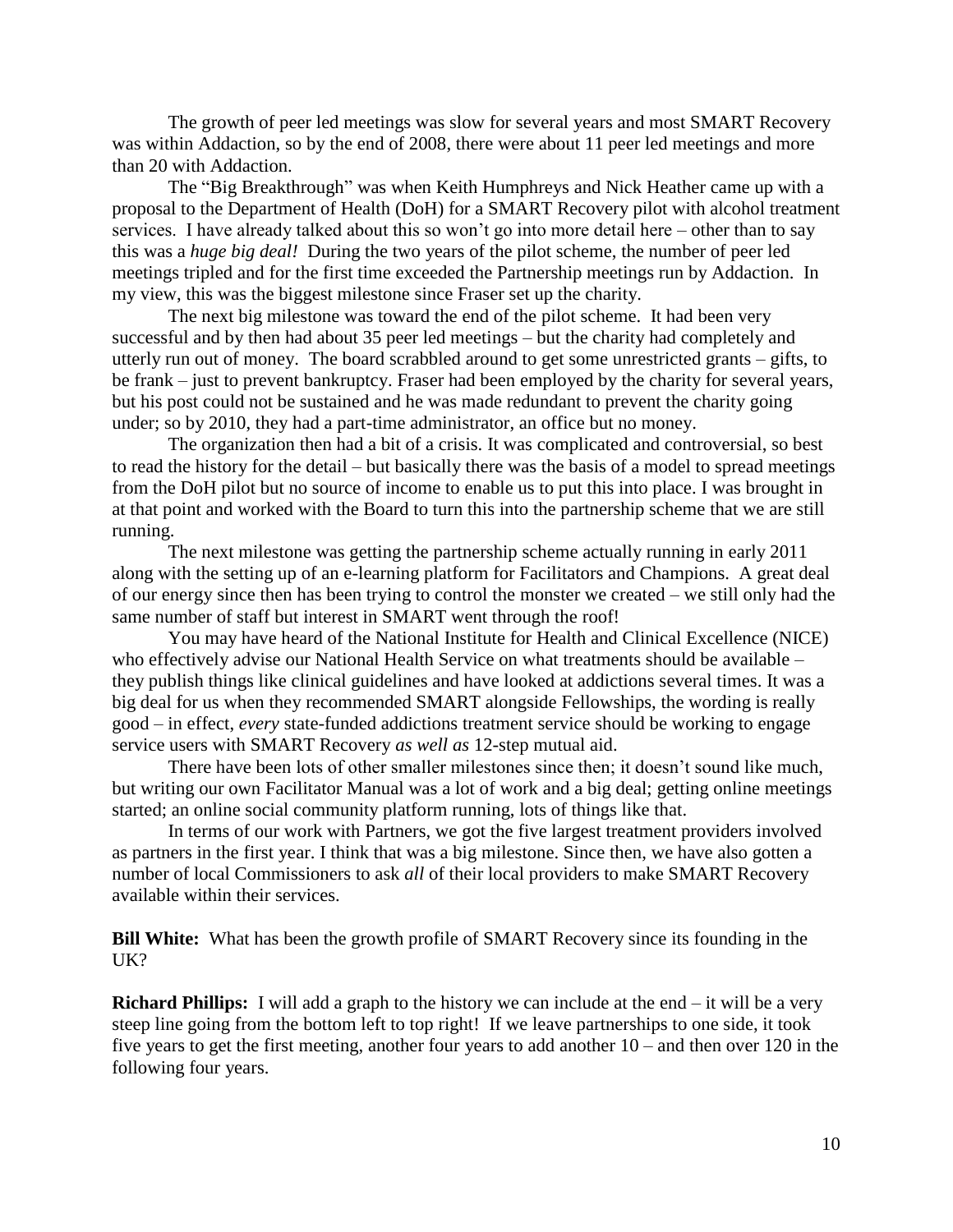It seems likely we will continue to add at least one additional peer led meeting per week for the next few years. In some ways, it is getting easier to support this many meetings as we have more volunteers and resources to improve materials, online services, and so on.

Some people say that growing fast is a bad thing; I don't agree with this, but of course there are risks. One of the differences I see with the US is that most people involved in SMART Recovery here have only been involved a year or so  $-$  in the US, they have dozens of volunteers who have been with SMART for a decade or more. That gives them a stronger core – our Facilitators are not as experienced and they are newer to recovery than most in the US – which does carry risks. One thing we are wary of is that this leaves us more dependent on the paid staff, so over the next few years we have to make a real effort to widen involvement and share more responsibilities and decision making across the volunteer team.

**Bill White:** What are the factors that have affected and will affect the growth of SMART Recovery in the UK?

**Richard Phillips:** I think it is pretty clear the Partnership approach has worked and it seems likely it will carry on working – and by 'working', we mean that it helps us spread peer led meetings. As long as we can convince professionals to introduce people to SMART Recovery 'early in their treatment journey', SMART will keep growing for some time yet.

Let me give a specific example. Our Prisons are very keen on SMART Recovery. They report to us that many, as many as half, of prisoners are not comfortable with the Fellowships, and they are desperate for alternatives. There are many challenges to getting SMART into prisons, but in many places, the Partnership model is working well and news is spreading. At the time of writing, almost half of all prisons in the UK are in the process of getting involved with SMART Recovery. If we pull this off, tens of thousands of prisoners with addiction problems will be exposed to SMART Recovery during their time inside and many – we hope – will want to use peer led meetings on release.

**Bill White:** Is there a typical profile of a SMART Recovery participant? Do you think this profile would differ from those involved in AA, NA, or other recovery support groups in the UK?

**Richard Phillips:** I am not totally sure about this because there isn't a source of reliable data, though I think there are some differences. At least at the moment, so many people are coming to SMART UK through the partnership scheme they tend to reflect the treatment population. So the average is probably a little younger than in AA and more drug users than drinkers overall. The differences are probably small and will change over time as SMART 'beds in' and conversely as there is more twelve step facilitation building stronger links between treatment and the fellowships.

Some people have suggested that SMART is for people with less severe addictions and that – to quote in terms I would not use myself – 'real' addicts need the 12 steps. I certainly see no evidence to support this view at all; people with very serious addiction problems seem to gain great benefit from SMART. Looking at the research literature, there are *hints* that people with certain patterns of problems or personality traits might do better with one approach over another, but to my reading, these are not particularly significant findings. As of now, this particular argument against SMART Recovery *cannot* be justified by the evidence.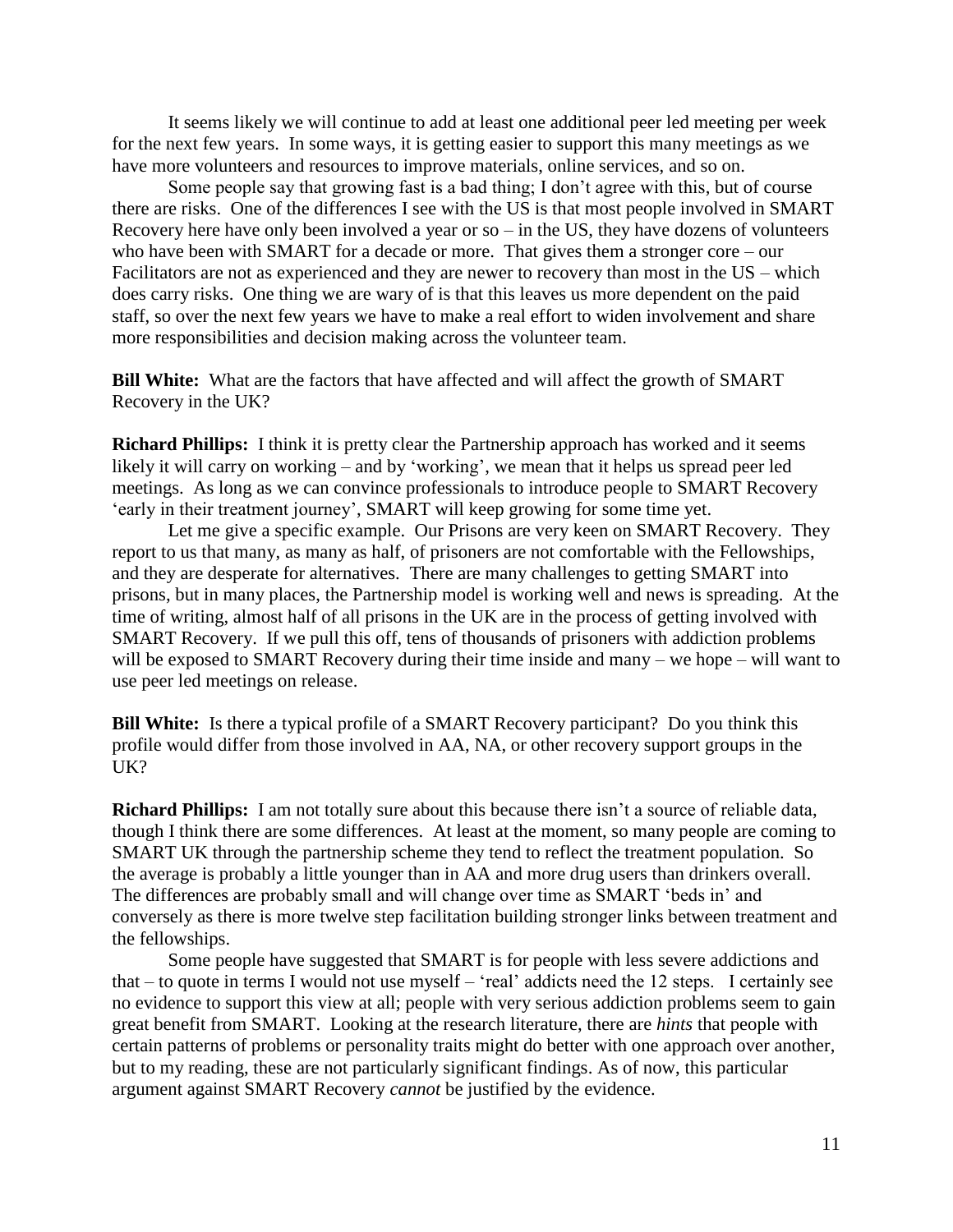#### **Operational Issues**

**Bill White:** How is SMART Recovery UK governed?

**Richard Phillips:** SMART Recovery UK is a charity and in terms of the big picture has the same governance structure of almost every other charity in the UK. Charities have to be on a register here and come under charity law, which makes sure what we do is consistent with the charitable purpose it was set up for.

So we have a board of Trustees who are themselves volunteers; their role is to oversee the work of the charity. Our Trustees have a range of backgrounds, including personal experience of addiction, professional experience in the addictions sector, and a Peer Facilitator. We have board meetings where they give us a bit of a grilling – in a good way – about how things are going.

All our meeting Facilitators are volunteers of the organization – we try and keep in touch and consult with them on changes and developments, though to be honest, it is an area we are still trying to up our game. Most Facilitators run their meetings but are not more closely involved than that, though there are a handful who have been a huge help to our work on a national scale.

In particular, we have a number of 'Volunteer Regional Coordinators' who help keep things organized and moving forwards on the ground. One of our volunteers did several months work helping rewrite manuals and another puts in many dozens of hours per month helping organize the online training.

We want to build up this group of our core team of volunteers, who we describe as the 'Big Team', and get them more involved in the running of the organization. It is taking a long time to get in place, but we will have monthly meetings and in time begin to spin off 'working groups' and committees where individual volunteers are empowered to lead in certain areas and report back to the Big Team meeting.

It's all evolving in the direction of more volunteer involvement; I might talk later about how this works in the USA – which has an amazing culture of volunteer involvement and is something of a template of where we would like to get in the next five years or so.

**Bill White:** Recovery support structures have often been depicted in opposing models of professional support and peer support, but SMART Recovery seems to represent something of a hybrid of these models.

**Richard Phillips:** The way I would prefer to put it is that we offer peer led mutual aid, but *also* work closely with treatment. It is this second bit that is a hybrid approach; the first is not.

Big picture, I think it has been a mistake to treat professional support and peer support as opposing models; a huge mistake – they are in many ways fundamentally different, but should be complimentary, two sides of the same coin.

Peer to peer recovery support can be incredibly effective. But I don't think it follows from this that professionals are somehow the enemy; this isn't a zero sum game where using treatment takes something away from peer support. The flip side is that professionals often underestimate the value and effectiveness of peer support structures and sometimes see this as a threat to their status or job security.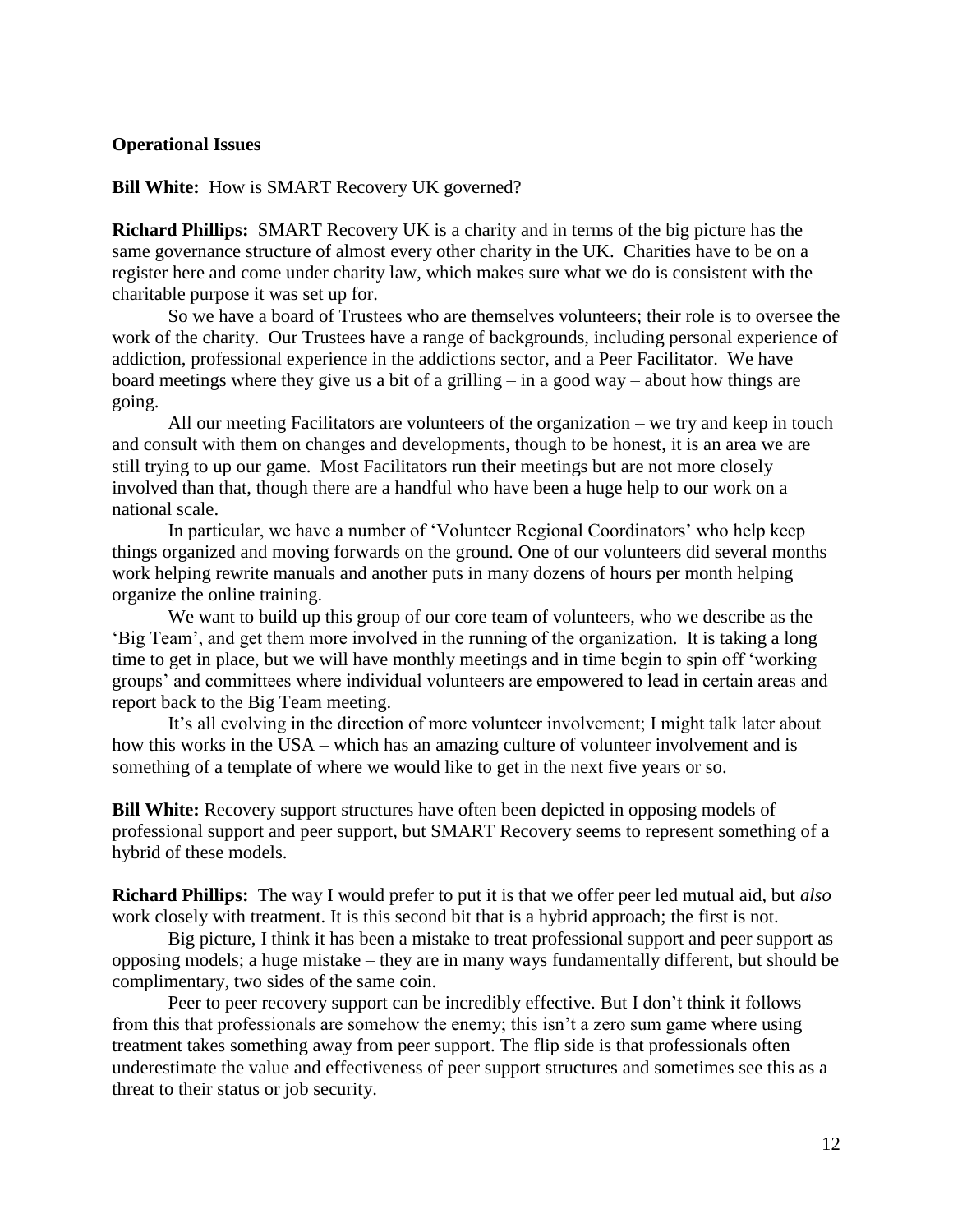It is almost like some professionals and recovery groups have colluded on this idea that their activities are opposing and before long, everyone starts to believe it! For years, this has undermined participation in mutual aid and arguably the effectiveness of treatment. It seems pretty obvious to me that there should be *more* overlap between peer / recovery groups and treatment services not less; some blurring of the edges and interventions like Twelve Step Facilitation or the SMART Partnership model benefit everyone.

In the UK, there was for a time this idea being promoted that we needed a 'bridge' from the land of treatment to the land of 'recovery', suggesting firstly that recovery did not take place in treatment and secondly that mutual aid should be entirely separate and distinct. I argued against this model because it pushed mutual aid to a far distant land of aftercare support: complete treatment and *then* pop down the road to sit in a church hall for mutual aid. To my mind, there is absolutely no reason why you should not benefit from mutual aid whilst you are in treatment, in fact the earlier the better.

Our partnership model with treatment services has similarities with Twelve Step Facilitation; it provides *within treatment* interventions to engage service users with mutual aid. The main difference is that TSF is delivered without any involvement of the Fellowships themselves. Our model is to provide training, license our materials, and provide a template or road map for how services can introduce SMART. We also provide ongoing support to help their staff initiate meetings and hopefully service users to take these over.

So I am comfortable describing our approach as a hybrid model, but question whether we really are any *more* hybrid than the 12-step movement, which has independent fellowships but also 12-step based providers doing Twelve Step Facilitation and similar. There are differences, but the similarities are also strong, it is not obvious to me that one should be described as hybrid and the other not.

**Bill White:** Can you explain how the Partnership model works?

**Richard Phillips:** Sure; so the core focus of SMART Recovery UK is developing and supporting the network of mutual aid groups led by peer volunteers. At the time of writing, we have 150 open peer led meetings per week, which is up about 200% in two years – so small fry compared to the fellowships, but growing...

We also have a Partnership scheme with care and treatment services. The way this works is that they sign a partnership agreement and then we train usually two members of staff as what we call 'SMART Recovery Champions'; they do the same training as our peer facilitators and are then able to start SMART meetings within their services. We do not describe these as mutual aid, and some Champions are in recovery and some not, though at best the meetings are *almost* the same as peer led meetings in the community.

A key bit of the model is that the Partner is committed to help participants begin to cofacilitate and help identify future peer facilitators, who we then train up. In some cases, the peer facilitator takes over the running of the meeting; in other cases they start a new meeting down the road. The Champions provide some long-arm support until the peers are ready to become more independent, at which point the meeting becomes part of our national network of peer led meetings.

Treatment professionals have been using SMART in the UK since 2006, though this did not always benefit the growth of SMART. The new partnership model aimed to help us start more peer led meetings, which is what has happened.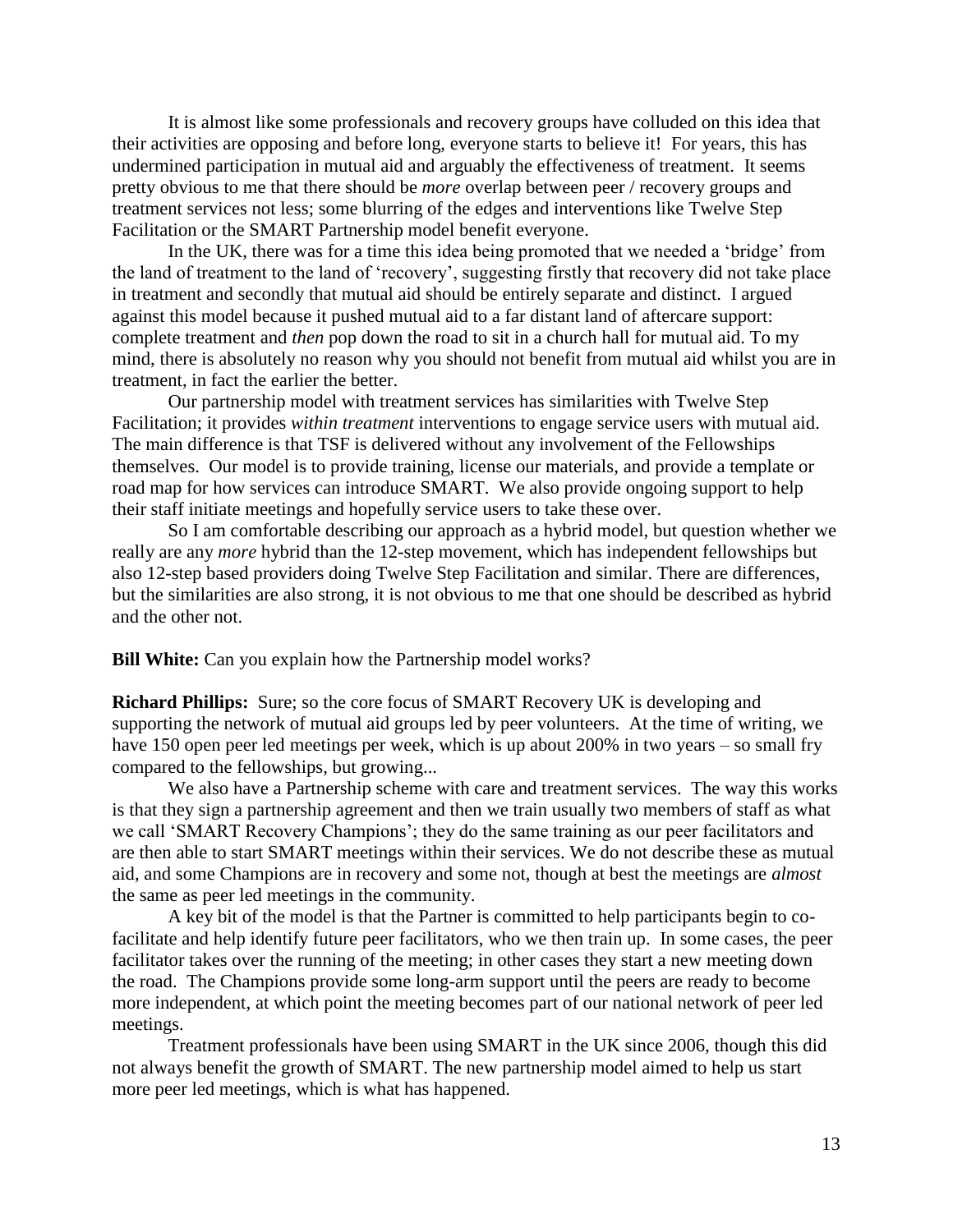**Bill White:** How have inevitable tensions between professional and peer influences been resolved within SMART Recovery?

**Richard Phillips:** SMART Recovery was founded by a group of addictions professionals along with people in sustained recovery who wanted to see more choice in mutual aid. It has *always* been a partnership between professionals and people in recovery.

The SMART program itself is science-based, so we need some way of reflecting upon and understanding the emerging science of addiction *within the context* of mutual aid. The way this works is as a dialogue between a large group – roughly 200 – of Facilitators and a smaller group of psychologists and other professionals with the grounding in the science such as researchers and clinical psychologists. What we are looking for is a sweet spot of evidenced tools and methods that actually make sense within a self-help / mutual aid approach. It is a blend of expertise by experience and expertise by academic authority – and it works.

The board of trustees in both the US and UK include a mix of people in recovery and people with professional backgrounds in addictions – and some with both kinds of experience. Just to pause on this for a moment, this is actually something we have in common with AA. Both organizations have a mix of people in recovery and professionals on their boards, both employ staff to keep the trains running, and both are charities that own copyrighted materials – there are also differences, but these similarities get overlooked by people who question the legitimacy of SMART Recovery – a bit of a pet peeve!

Back on your question, there *are* some inherent tensions around the Partnership scheme that we need to handle with some care. We have treatment professionals trained as SMART Recovery 'Champions' running meetings within services, and there is often a perception that these are not 'as good' as a peer led meeting. The line I tend to take is that this is fair enough, a good peer led meeting offers something special that a meeting led by a professional may not – so let's work together to get more peer led meetings up and running as well. Occasionally there will be a Champion who feels threatened by this and doesn't support their service users to get more involved, but the vast majority are great and really believe in mutual aid.

In a sense, we have found a model that gets professionals 'on our side' to help grow peer led mutual aid – they are not the enemy and the antagonism from some in the recovery community toward professionals is I think hugely counterproductive – and not helping people recover.

I have been really long winded here…your question was how to overcome the 'inevitable tensions' – simple really, encourage professionals to treat mutual aid respectfully and as an important option and encourage people in recovery to treat treatment respectfully and as an important option – don't be antagonistic or rude and this supposedly inevitable tension seems to evaporate!

**Bill White:** Do you think participant volunteers will play an increasingly important role in the leadership of SMART Recovery in the future?

**Richard Phillips:** I think they will – but just to be clear, volunteer participants are hugely involved already – more so in the USA than the UK, but the direction of travel is pretty clear.

The original board of SMART Recovery in the USA was mostly professionals; today it is mostly people in recovery, with some of these also being professionals. They have a small paid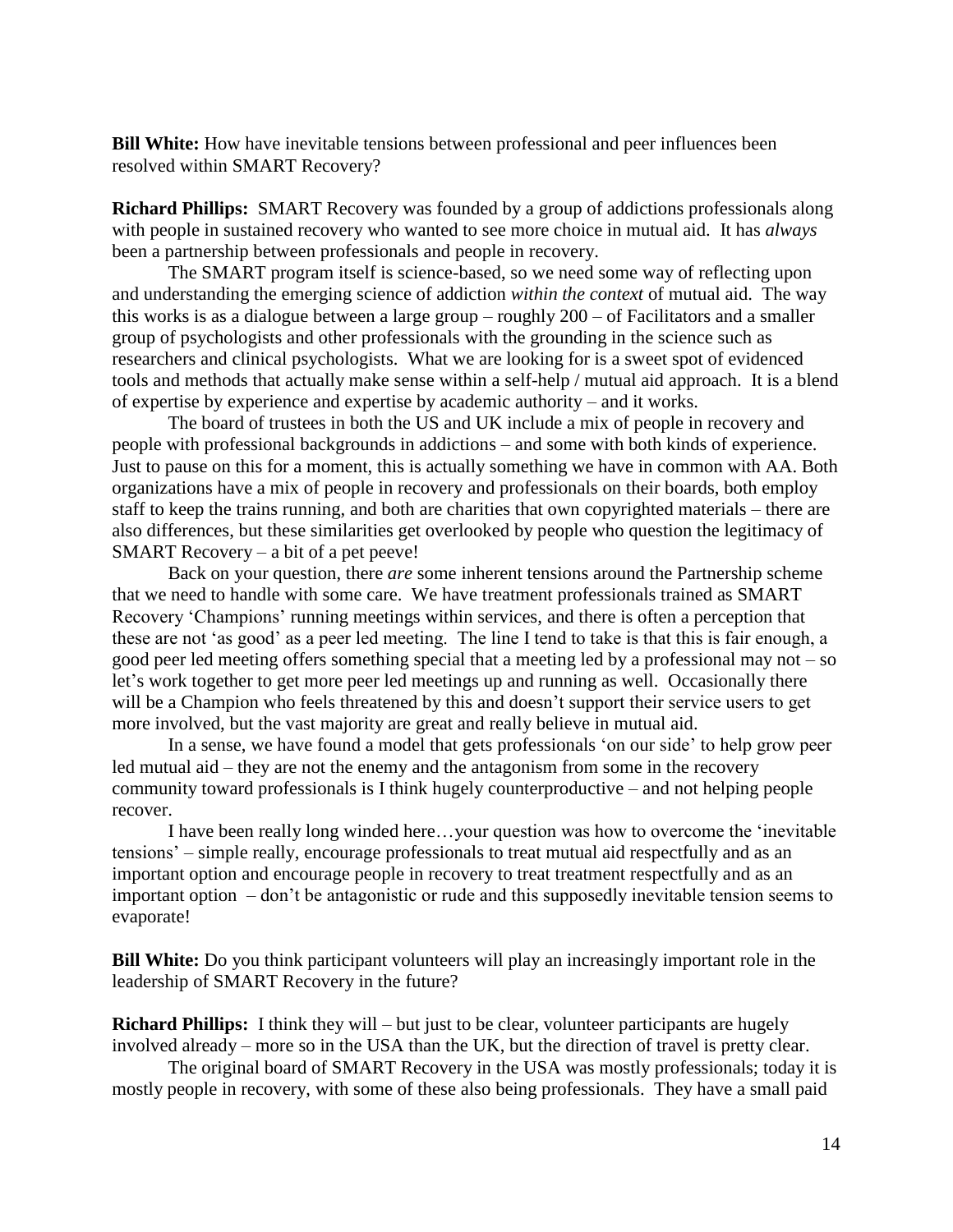staff team at a central office and an amazing range of committees, working groups, and other structures largely handled by volunteers who are in recovery. Some of these committees report directly to the board, others to the Executive Director. Most of these committees are entirely volunteer led, with staff and Board support where needed.

I think the best way of describing this in historical terms is that SMART Recovery was founded as a partnership between people in recovery and a team of professionals – with the balance of involvement evolving over time in the direction of more 'peer' involvement, responsibility, and leadership.

In the UK, we hope to follow the example from the US – though it is very early days. Just to give a sense of scale, the US has a team of 70 volunteers supporting their online community; in the UK, we have over one hundred volunteer facilitators, but only half a dozen volunteers who are helping with national projects. This is a big priority this year, to 'broaden the base' of involvement in the running of the organization.

**Bill White:** SMART Recovery has used a trained facilitator model. How are these facilitators trained, supervised, and monitored?

**Richard Phillips:** Our meetings follow a pretty set format, so the main role of the facilitator is simply to keep things to this structure. They introduce the meeting, read an opening statement, and track time for each section of the meeting. They also make sure everyone gets a chance to talk and may introduce the 'Tools' to help newer participants learn how to make the best use of the meeting.

I should stress, they are not being a therapist – to be technical about it, the locus of therapeutic interaction is *between* the participants of the meeting, not between them and the facilitator. So SMART Facilitation is not quite as complicated as it first sounds, but to do it well does require some training.

The best way to become a facilitator is to attend lots of meetings, learn how things work, and slowly take on more 'co-facilitation' tasks. At that point, we have an online training course that takes about 20 hours to complete. This has lots of video, some reading, and also questionnaires and other learning materials. You get a certificate and a nice professionally printed Facilitator's Manual at the end of it.

We have various ways of supporting facilitators, though in the UK, we certainly have a way to go before we will be happy. This includes peer supervision meetings and in some areas face to face events. We also run 'meeting startup seminars' and are creating mentoring structure to help new facilitators get their meetings established; even though we are getting lots of meetings running, there is quite a high dropout rate between completing the training and starting meetings.

There is a balance to find here; these are peer led mutual aid meetings, so we don't want some heavy handed, top down system. On the other hand, we have strong laws about 'safeguarding vulnerable adults' in the UK that make the charity responsible (legally, as well as morally) for what goes on in our meetings. I would not say that we have a way of 'monitoring' facilitators – but a strong, organic local community of recovery will pick up problems quite quickly. This good support, good complaints process and things like that helps keep SMART safe and effective.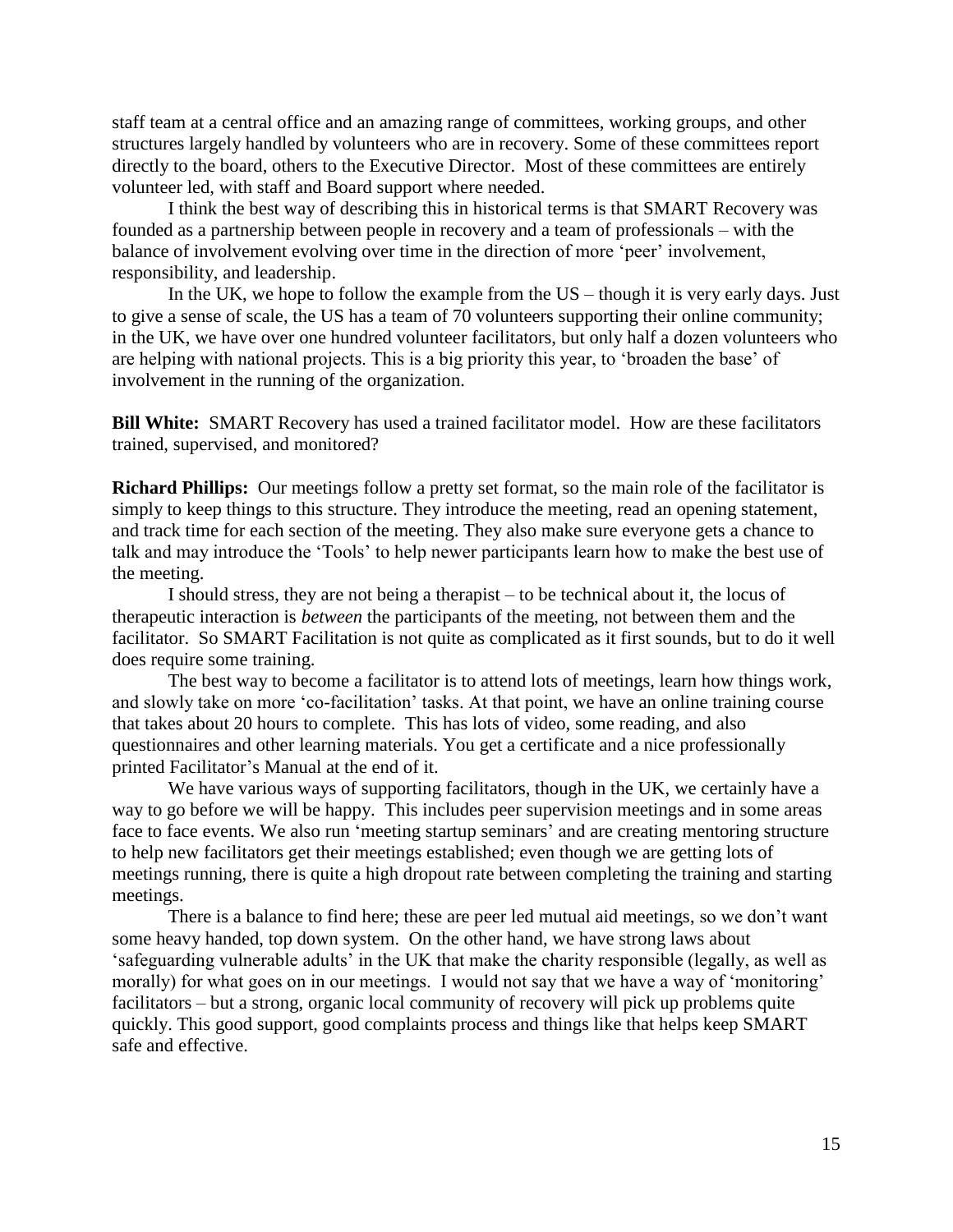We *can* directly intervene if we get a complaint about a meeting. We have never had to close a meeting down, but on a couple of occasions we have asked Facilitators to vacate that chair, or for example, go to a different meeting than their love interest.

**Bill White:** What percentage of the facilitators are persons in recovery? Is there a trend toward either greater professional or greater peer facilitation?

**Richard Phillips:** In the UK, the distinction we make is between peer led meetings and Partnership meetings. The main list of meetings on our website is all peer led mutual aid, to which anyone struggling with addictions is free to attend. These are *always* led by volunteers who describe themselves as in recovery. This is our core activity, the network of open, peer led, free mutual aid meetings – we have just hit 152 meetings per week and are adding four to six more per month.

Partnership meetings are run within treatment services by members of staff we describe as 'SMART Recovery Champions'. Some of these are also in recovery, but they are not required to say either way; we don't have precise figures but from a survey, I think it is about 60% with some prior personal experience of addiction. In terms of the balance between peers and professionals, it has evolved over the years but not in quite the way most people think.

SMART was first brought to the UK by Fraser, who worked in a Scottish prison, initially using a group-work program that was *not* peer led. For several years until 2009, the majority of meetings in the UK were run by professionals within Addaction, a large treatment provider. The real breakthrough in peer led meetings was the Department of Health Pilot scheme – which I will talk about more later – so by 2010, a majority of the meetings were finally peer led.

We have maintained this position since then. The number of Partnership meetings has increased, but so has the number of peer led meetings. Indeed, most of our peer led meetings 'emerge from' the Partnership scheme, so clients introduced to SMART whilst in treatment take the initiative to create new peer led meetings. It is absolutely clear now that the Partnership scheme helps us spread peer led SMART.

The ratio between the two has been fairly stable over the last three years, though we will probably see a short period where there are more Partnership meetings than peer led meetings. The main reason for this is that the prisons are taking up the Partnership baton at an amazing rate but find it hard to get peer led meetings running. We are trying to find ways of getting prisoners trained as peer facilitators, but even where we get that right, there is often a high turnover. Lots of prisons without peer led meetings will skew the balance between peer led and Partnership meetings.

In the long run, we expect there will be, as there is now, more peer led meetings than Champion led meetings.

**Bill White:** There is always the potential for a local group leader to radically divert from program philosophy and take a group in potentially destructive directions. Is there any mechanism in SMART Recovery to ensure fidelity to the SMART Recovery approach?

**Richard Phillips:** In the long run, Facilitators are part of the discussion about the direction of SMART. That doesn't mean we are content for them to take things in a completely different direction on a whim – so we are fairly hard-nosed about insisting that Facilitators stick to the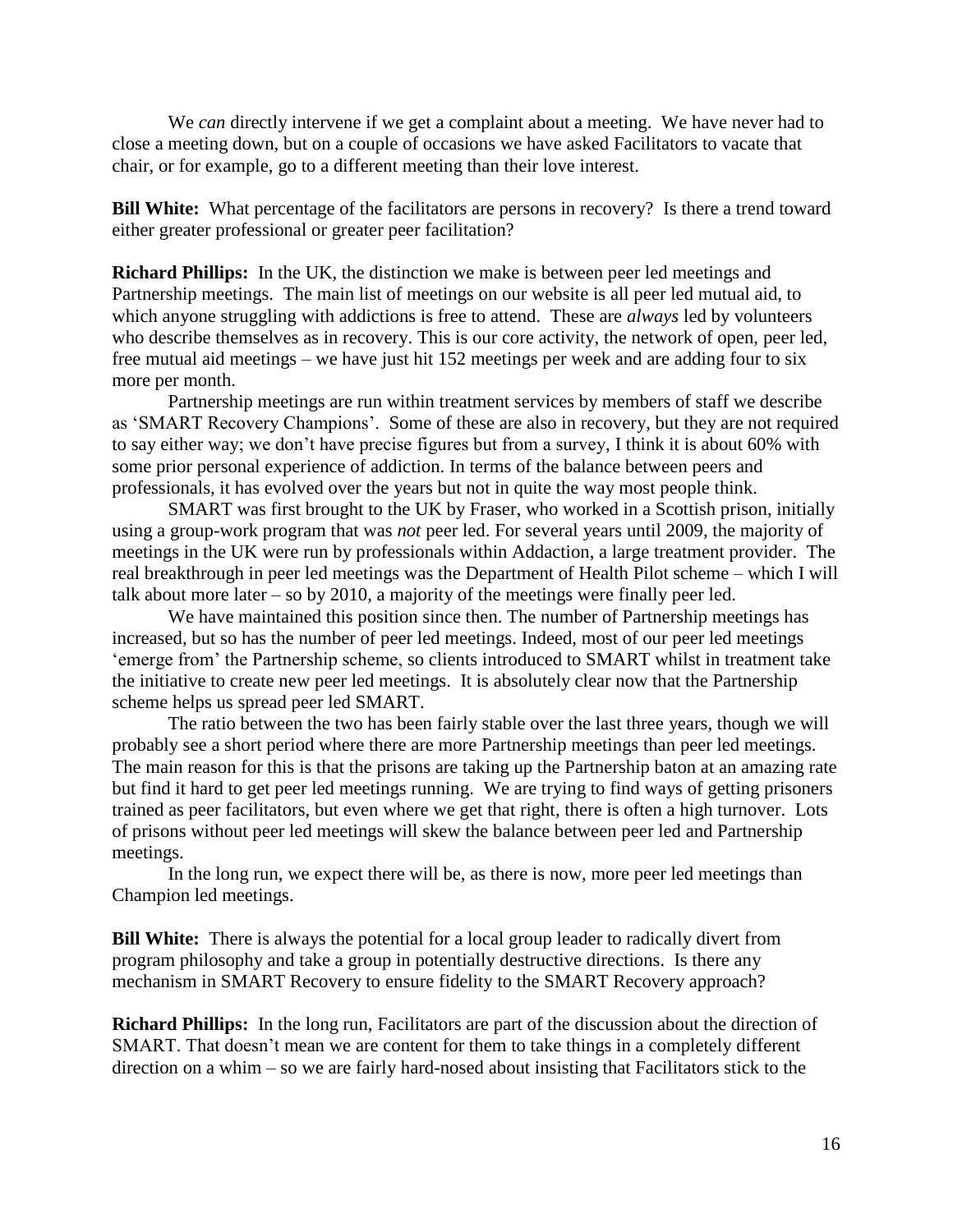standard meeting structure and approach. Keep the core intact and the meeting participants feel safe to share.

When Fraser left, we no longer had training capacity, so there were Facilitators with a few hours training inducting other facilitators – there was a huge risk of SMART getting watered down – and we could see this beginning to happen. We wrote a new course and decided to make training mandatory: no one could Facilitate a SMART Recovery meeting without doing the approved course. There was some resistance, but an important milestone was crossed when one of the 'resistors' did the course and then told everyone how much they benefited from it!

So in the last couple of years, the main approach has been training and a good Facilitator's Manual. In the long-term though, it will be the 'organic' and deeply embedded cultural understanding of what SMART Recovery *is* that will keep things on track. At this point, not many people around the country have years of SMART experience – as these numbers build up, I think paradoxically there will be even less need for central oversight; the local SMART community will be self-correcting and organically reinforce the integrity of the program.

We do get some complaints about meetings that are not following the model, but this is getting easier to sort out.

**Bill White:** How is SMART Recovery financially supported in the UK? Could you describe the license fee arrangement that SMART Recovery has with some UK treatment programs?

**Richard Phillips:** For the first few years after registering as a charity in 2006, nearly all the money for SMART Recovery UK came from various grants. This worked well for a time and allowed the charity to employ several members of staff to build things up.

There is a trade-off to grant income though, which is that funders don't like funding ongoing activity or running costs. So you end up with money that helps you run, but gets you doing things that are a distraction from the core task of setting up and supporting meetings. So SRUK was funded to run a suicide helpline and things like that, worthwhile but distracting. The other problem with grants is that they expire – so as the funded projects came to an end, the money ran out.

It was pretty obvious that there was no way, in the UK, of running a central office just on pass the hat donations. All the money coming in from pass the hat in a year would not cover a single electricity bill – so keeping a member of staff employed that way was not going to happen anytime soon.

The approach we set upon was to charge the treatment providers for involvement with the Partnership scheme. We are effectively selling them training and a 'license' to use all our materials; they sign a partnership agreement so they agree to play nice and encourage service users to start their own peer led meetings. It's a win – win, they get better treatment outcomes by getting service users engaged with SMART Recovery; we get a source of income and many thousands of people introduced to SMART whilst they are in treatment.

The wonderful thing about the model is that it keeps us afloat financially without distracting us too much from the core mission of getting peer led meetings running; everything we do to promote and support the partnership will in time lead to more peer led meetings.

**Bill White:** What is the relationship between SMARK Recovery UK and SMART Recovery in other countries?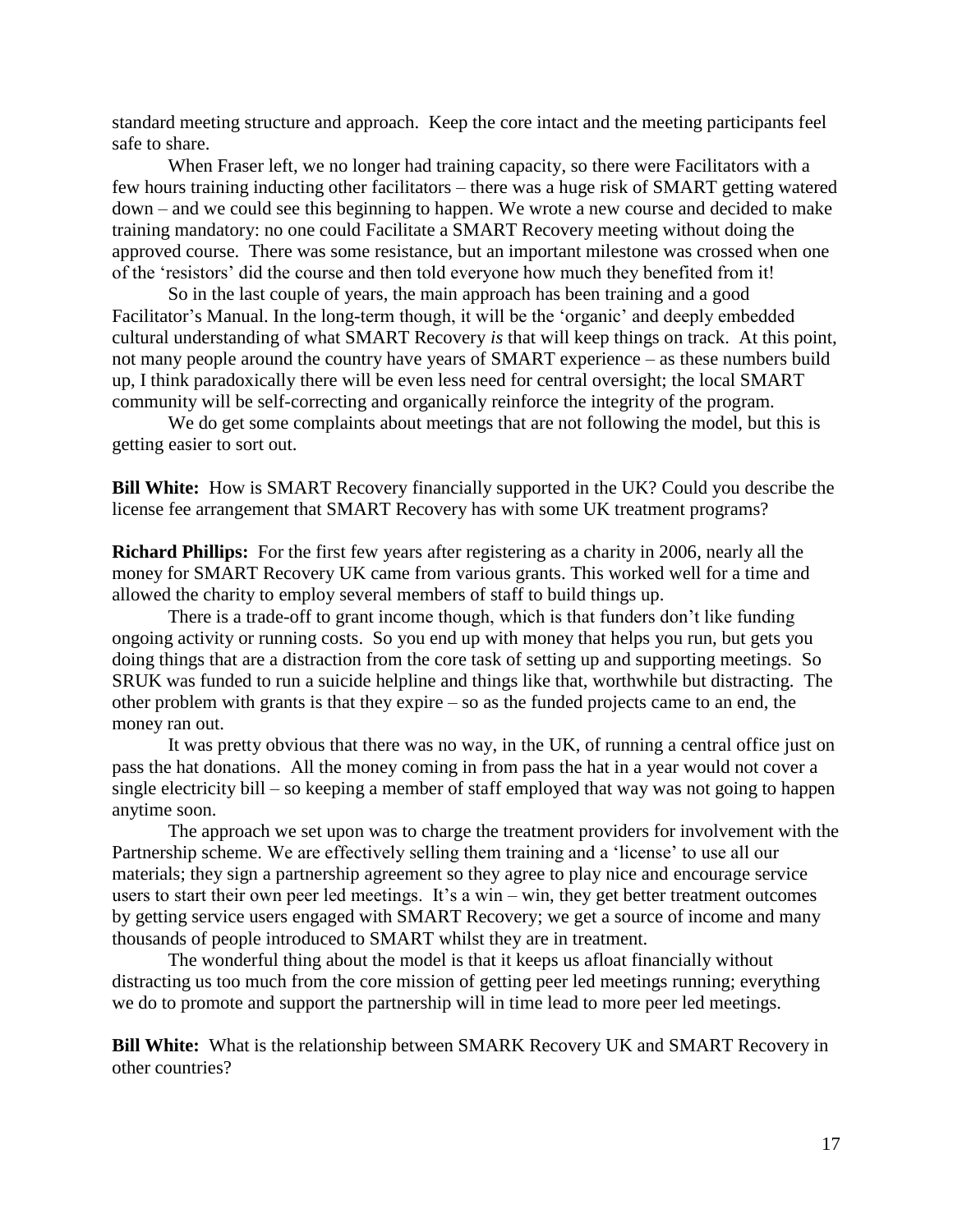**Richard Phillips:** We have a very close relationship with SMART in the USA because they are the 'upstream' owner of SMART Recovery – in a sense, we operate under license from them. It is all very friendly and supportive though; we have a representative on each other's boards and I have contact with my counterpart in the US a couple of times a week. There is a lot of cross fertilization of ideas. We have less contact with other countries, though do speak to Australia once in a while.

**Bill White:** I have observed that those in the most visible leadership positions in recovery support organizations are in a quite vulnerable role in terms of internal scapegoating or external attack. What are your experiences and thoughts about such vulnerability and how it can best be managed at program and personal levels?

**Richard Phillips:** An interesting observation, though I am not sure this is a single phenomenon – there are a number of angles to this and probably different solutions.

Grassroots recovery activism is pretty new in the UK and so are many of the support groups, community interest companies, peer mentoring services, recovery cafes, and so on. These will take time to bed in and learn to work together. Things get a bit fractious if any one group or individual believes it has found the 'one true path' and sees others as a threat. We are also in a time of austerity and some groups have gotten used to a funding stream that now looks under threat – again this can encourage tensions.

Fairly young grassroots organizations are almost by definition not going to have well established governance structures; in some ways, that can be a strength – that they are directed by passion not business plans – but it can leave them vulnerable when there are personality differences and falling outs. Give it a couple more years, and I think it will settle down a bit!

#### **Relationship between SMART Recovery and Treatment Sector**

**Bill White:** How does SMART Recovery relate to addiction treatment programs in the UK?

**Richard Phillips:** I've explained the Partnership scheme – so we work pretty closely with the treatment system. We believe strongly that it is beneficial to introduce people to mutual aid early in their treatment journey and treatment providers can help make that happen. They increasingly see the benefit of having a network of peer led SMART – and other mutual aid groups – in their local areas. Of course part of this is that from their point of view, this is free aftercare! I don't mind if they want to see it that way, from their point of view it is true!

Overall I would say we have a good relationship with most treatment providers – we now work with most of the medium and large providers in the country who are almost without exception supportive.

**Bill White:** What do you see as the potentials and pitfalls of such collaborations?

**Richard Phillips:** The potential is pretty obvious; introducing lots of people who pass through the treatment system to SMART Recovery based mutual aid will help SMART Recovery grow. It seems abundantly clear that this is what is happening.

Of course there are pitfalls, but I think we need to keep them in perspective. At every stage of developing partnership with the treatment sector, there have been dark warnings that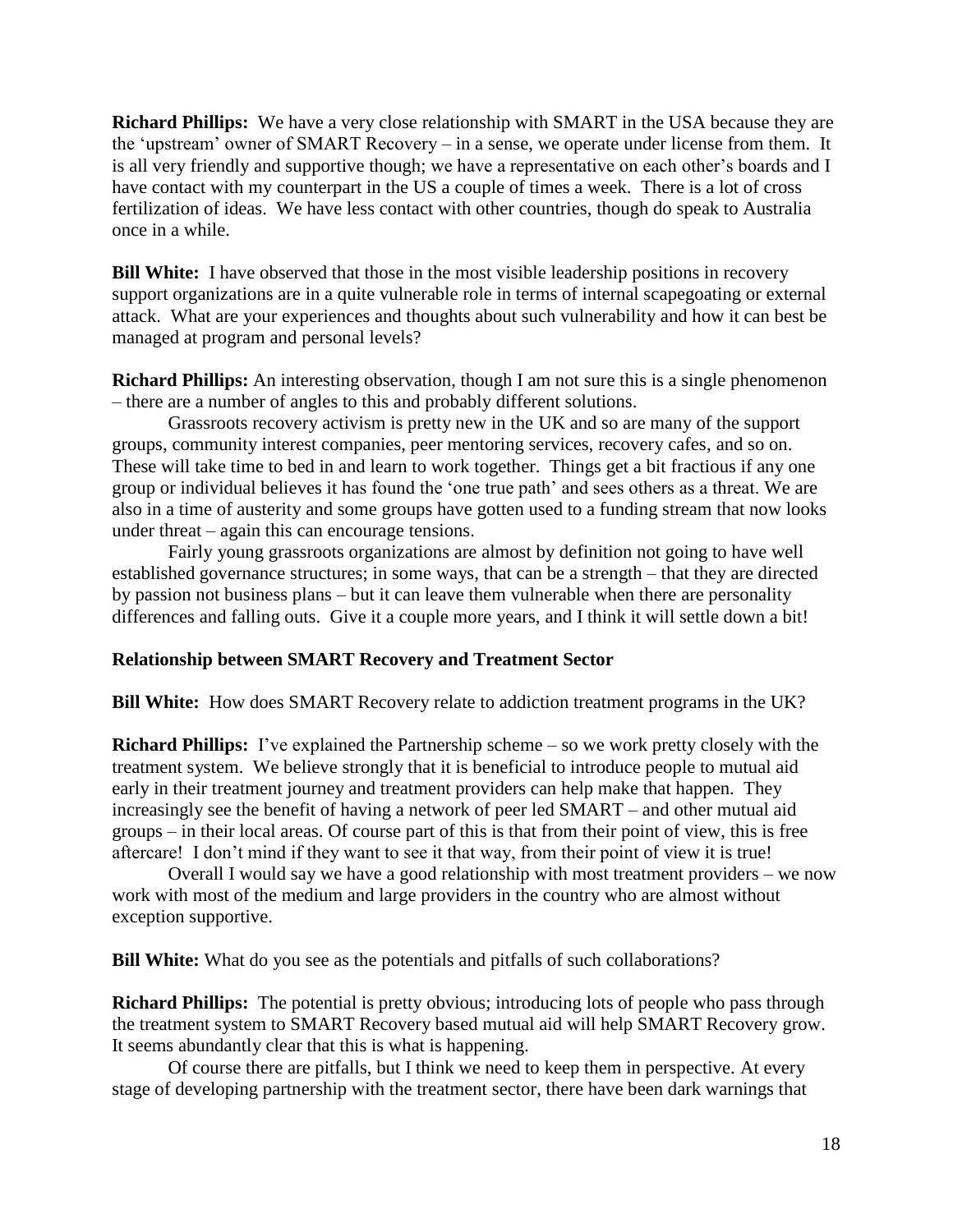disaster was just around the corner, that we were about to destroy SMART Recovery forever. If you were a gambling man, you could have lost yourself a great deal of money by backing the naysayers!

I don't mean to sound complacent – there *are* risks – but without risk there is little opportunity so the real question is whether risks are acceptable and can be managed. We listened carefully to the doubters, who had made some good points as well as bad points, and found a way forward that minimized the risks.

The main risk was that providers would simply use SMART Recovery as an adjunct to treatment, rip off the program, and not encourage peer led meetings. Historically, we also had examples of agencies selling Facilitator training in our name and without our permission, running meetings without training; misusing copyrighted material and all sorts of things that would make your hair stand on end.

Our solution was to get agencies to sign a legal partnership agreement that commits them to various things – including to actively encourage service users to get involved with peer led SMART, do the proper training and so on. This has worked, and we now get very few problems. I can quite honestly say that 99% of partner agencies are helping SMART Recovery in a way that is consistent with our values and aims.

Bottom line, treatment is not the enemy of mutual aid; our interests are not quite the same but they *do* overlap a great deal. Working in the space where interests overlap is a pretty good definition of partnership.

**Bill White:** Does SMART Recovery have what could be thought of as a counterpart to the 12 Traditions of 12-step programs that would govern how it relates to outside organizations?

**Richard Phillips:** Certainly there are shared values underpinning the organizational culture and direction of travel, which will no doubt evolve over time. We have no equivalent to the traditions, just like many other successful organizations!

**Bill White:** 12-Step program traditions prohibit local groups from taking a stand on alcohol and other drug-related policy issues. That does not seem to be the case with SMART Recovery. Could you comment on this difference?

**Richard Phillips:** As an organization we are able if we wish to take a position or publish opinions; in the UK, we will, for example, make submissions to government consultations on policies that will impact mutual aid, or liaise directly with officials, commissioners, and pretty much anyone else who can help get mutual aid more available.

If I can again be slightly pedantic about your wording – the 12-step *Fellowships* of course avoid taking a stand on policy issues – but 12-step programs certainly do not. 12-step programs and champions are an active lobbying force and routinely fight the corner for what *they* see as the interests of themselves or the Fellowships.

I must stress that I don't have a problem with this – all forms of mutual aid need their advocates – but we must be clear that the voice for *choice* in mutual aid is a very small one compared to the advocacy of 12-step approaches – and this is overwhelmingly the case in the USA.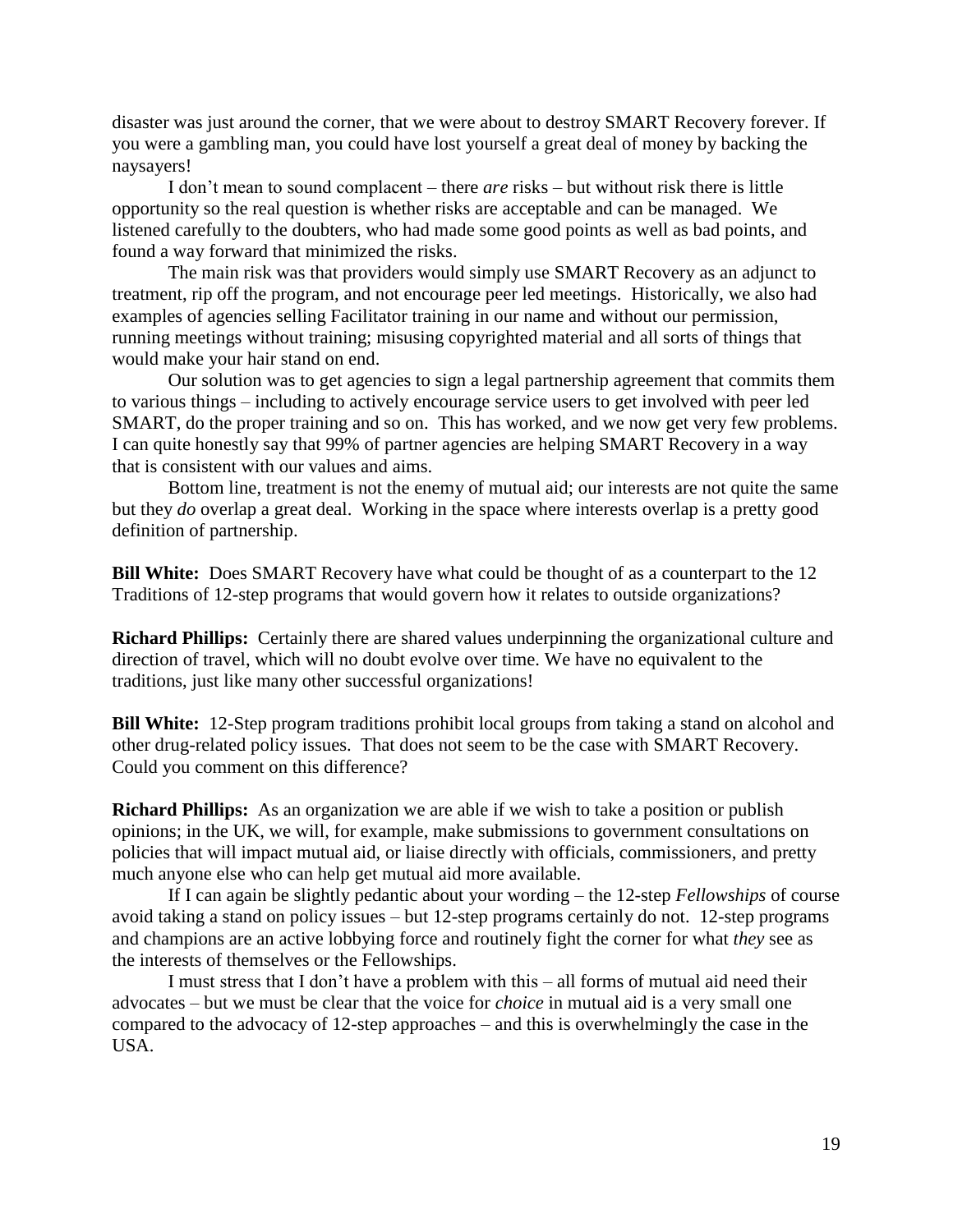As an aside, we are often in the position of working *with* 12-step groups on areas of policy that affect mutual aid as a whole – our interests substantially overlap so we often work together when we find ourselves sitting on the same committees.

#### **Final Reflections**

**Bill White:** What is your vision for the future of SMART Recovery in the UK?

**Richard Phillips:** Everyone in the UK will have the option of attending several SMART Recovery meetings per week if they find this useful to their recovery. Everyone going through treatment will be introduced to SMART Recovery. Our meetings will continue to evolve as the scientific understanding of addictive behaviour evolves and we will get world class materials into the hands of meeting participants. We will have a vibrant national network of peer volunteers involved at every level of how we run the organization.

**Bill White:** Looking back over your years of involvement with SMART Recovery, what have been the greatest challenges and greatest rewards you have experienced?

**Richard Phillips:** That we have moved so far, so quickly toward the vision I have just set out. That has been the greatest challenge. The greatest reward has been to share this journey with such a wonderful group of people.

**Bill White:** Richard, thank you for taking this time to share your experience and knowledge with us.

**Acknowledgement:** Support for this interview series is provided by the Great Lakes Addiction Technology Transfer Center (ATTC) through a cooperative agreement from the Substance Abuse and Mental Health Services Administration (SAMHSA) Center for Substance Abuse Treatment (CSAT). The opinions expressed herein are the view of the authors and do not reflect the official position of the Department of Health and Human Services (DHHS), SAMHSA, or CSAT.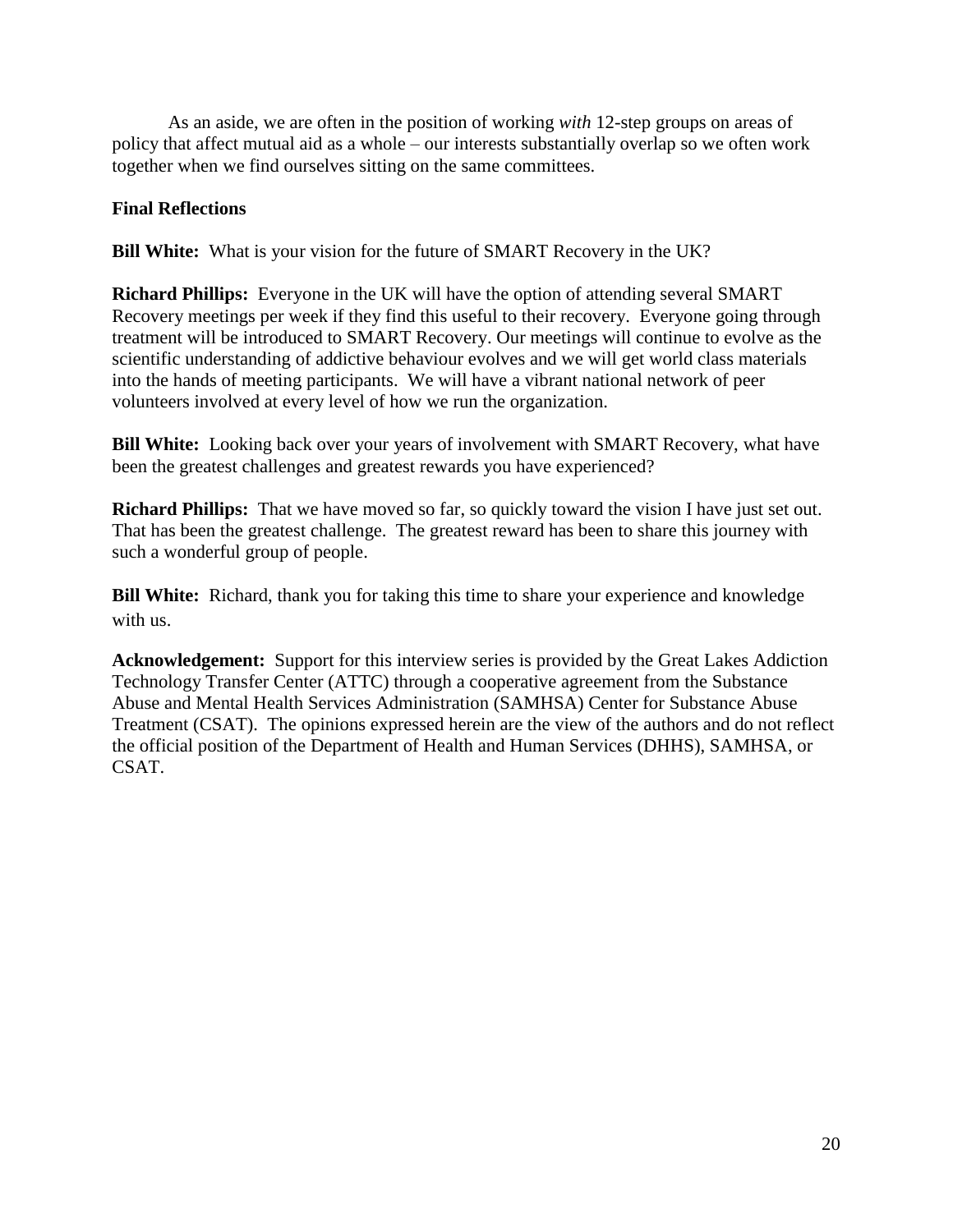# **SMART** Recovery

# **Appendix - History of SMART Recovery UK**

# **Context - USA**

SMART Recovery was started as a not-for-profit organisation in the USA back in 1994, with roots back to the mid-1980s and a group called 'Rational Recovery'. SMART Recovery was founded out of a partnership between people in recovery and professionals, though evolving in the direction of greater peer involvement and responsibility over time. By the late 1990s SMART Recovery was well established in the USA, with a growing number of meetings, on-line support and a thriving training programme for new facilitators. SMART Recovery also worked alongside a commercial company 'Inflexxion' to secure a government grant and develop a group-work programme for prisons, InsideOut. More recently, work on a family support programme based on both SMART Recovery and the evidence based CRAFT approach has been developed.

# **1998 – 2000**

Fraser Ross, a prison officer in HMP Inverness in Scotland, became interested in SMART Recovery and approached the US charity. Joe and Barbara Gerstein visited the UK in 1998 and made a presentation at Inverness prison. These initial attempts to get a meeting started were not successful, though another visit by Joe in 2000 helped Fraser build momentum. This visit included presentations at two prisons and also at a prison service conference.

# **2001**

In 2001, Fraser persuaded Nick Royle, Head of Addictions at the Scottish Prison Service (SPS) to back a proposal for the InsideOut group-work programme to become an approved activity within SPS. Inside Out is a professionally delivered psycho-educational group-work programme based on SMART Recovery.

The SPS Accreditation Services scrutinised the application and granted approved status of the programme throughout the Scottish Public Prisons. The programme manuals were slightly amended to comply with SPS requirements and to fit better within the Scottish treatment and criminal justice system. This process was handled within SPS by David McCue, who many years later became a trustee of SMART Recovery UK. Inside Out was established within Inverness prison.

In 2001, Fraser also attended a face to face training session on meeting Facilitation in Newark, New Jersey – making him the first person in the UK to do this training.

#### **2005**

Due to other pressures, it was not until 2005 that the first meeting was established in the community, at Beechwood House in Inverness.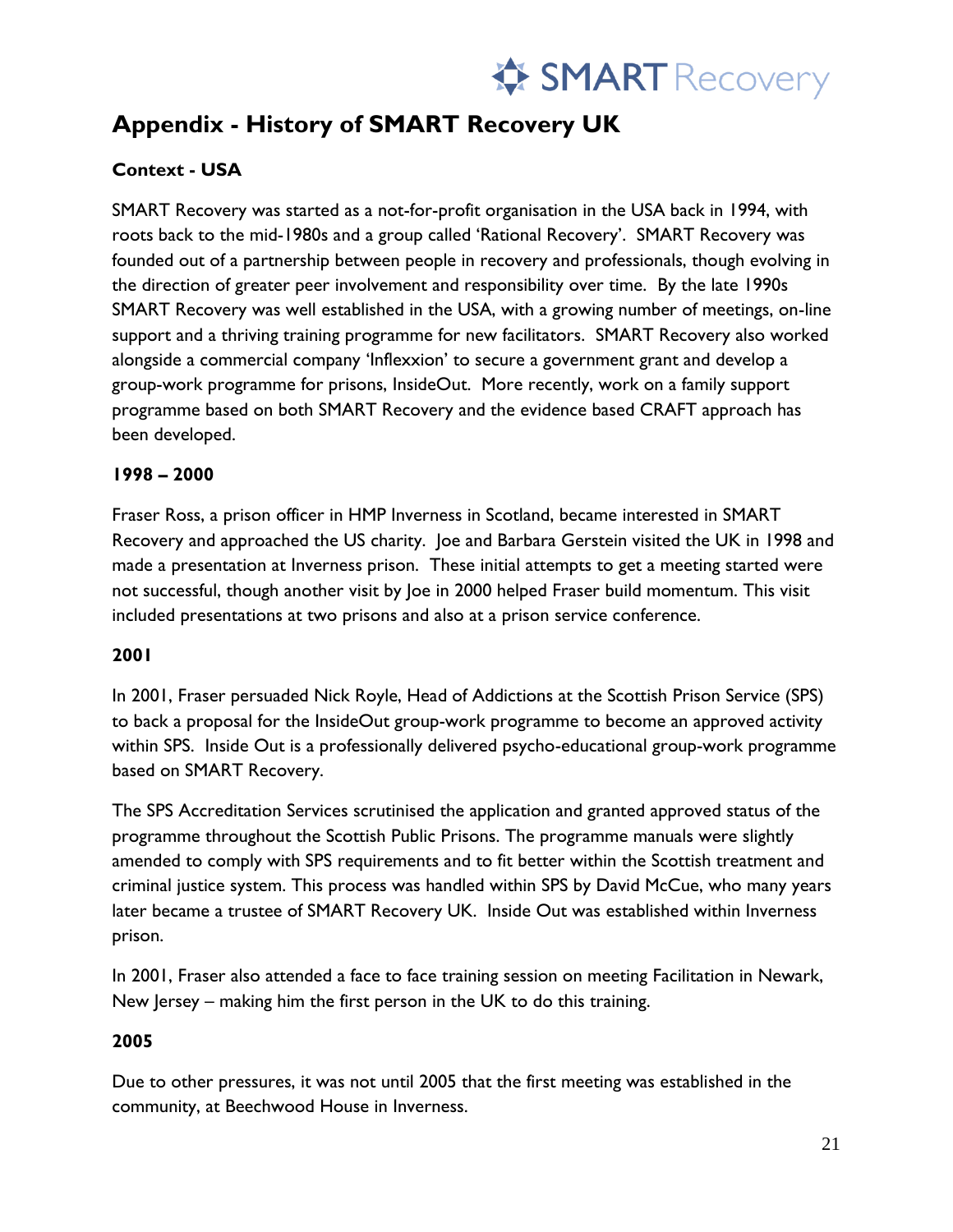#### **2006**

• Received £25k from the Robertson Trust to underwrite running costs and support the creation of new meetings.

Fraser registered the charity 'SMART Recovery UK' with the purpose of helping the network of meetings grow and became the first paid employee, from August 2006.

Also in 2006, Addaction (a large voluntary sector addictions treatment provider) received permission from the USA to use SMART Recovery in all their services. A member of their staff team, Tom Macintosh attended the Facilitator Training in Boston in 2006 and later attended the US annual conferences in 2007 and 2008.

# **2007**

- Received £41k from the Scottish Executive for Prison internet project
- Received £27k from NHS Highlands for Prison internet project
- Received £75k from the Robertson Trust to support creation of new meetings
- Received £22k from NHS Highlands for Choose Life Project.

A focus of activity in 2007 was trying to strengthen the funding base of the organisation, primarily through grant applications. Two additional members of staff were taken on, in order to build administrative capacity and work on the new initiatives.

The Prison internet project aimed to develop an on-line 'Distance Therapy' platform to support prisoners and ex-prisoners and link them into peer support on release. This would also be offered to other organisations, so partner agencies such as treatment services would use this to work with prisoners over the internet.

The Choose Life or 'Internet Crisis Intervention Project' aimed to create a range of evidence based on-line interventions targeted at suicidal behaviour using the same distance therapy platform. The intention was to work in partnership with treatment services, which would use the chat rooms to support their clients remotely.

A partner organisation, 'Mackay Ross International' (MRI) was established as a Community Interest Company, with Fraser Ross, Shirley Ross, Chris Darge and Kathryn Darge as Directors. This was intended as vehicle for business initiatives, such as website design, on-line toolkits, needs assessments and consultancy that would build a sustainable source of income for SMART Recovery UK. MRI was funded to provide project management support for the Choose Life project.

The first UK Facilitator Training took place in Inverness, supported by guest speakers Jonathon von Breton and Tom Litwicki from the USA. The event was attended by 40 delegates, combining service users and treatment service professionals.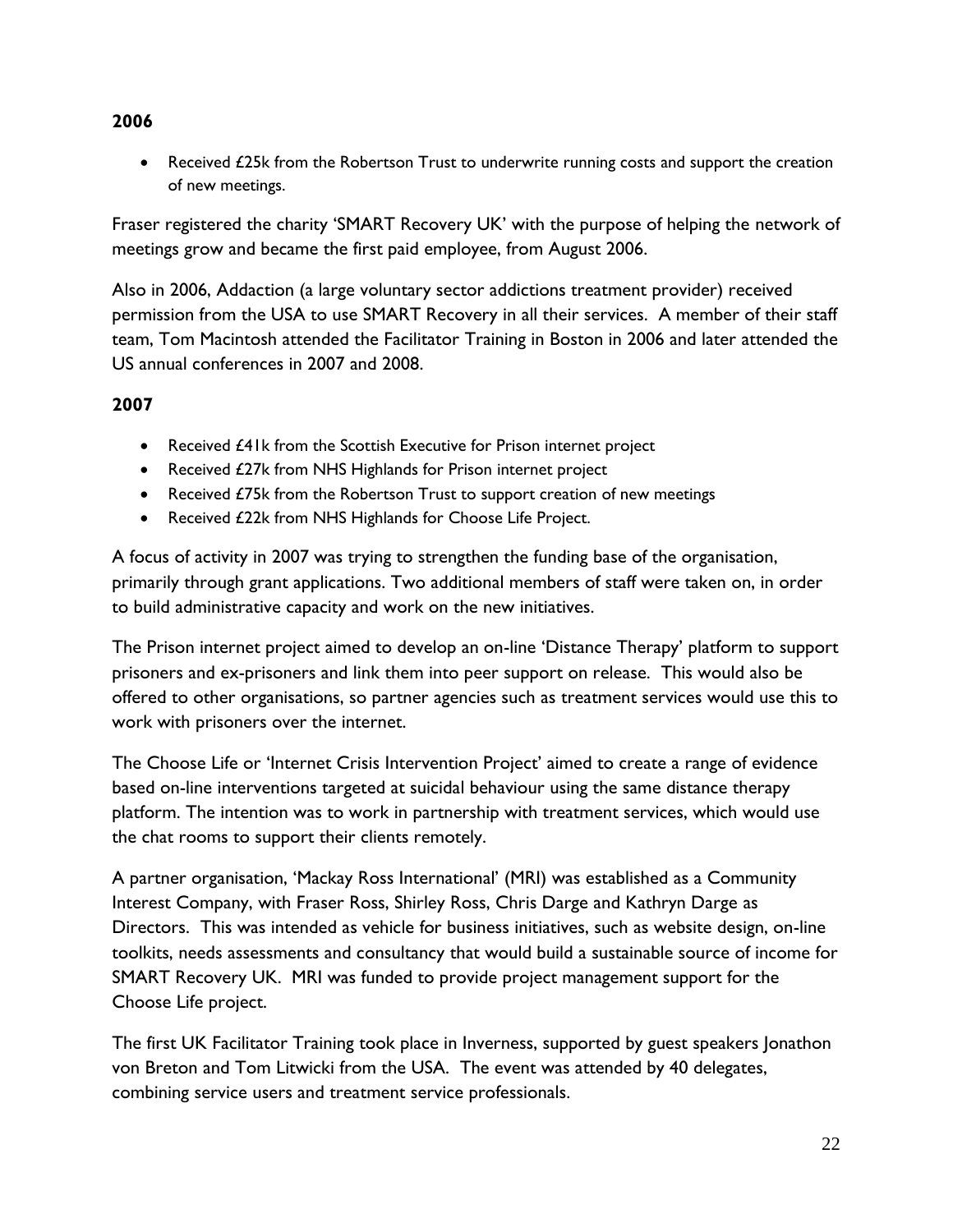The first face to face SMART Recovery meeting in England was started in Manchester in 2007, after the National Treatment Agency for Substance Misuse (NTA) provided funds for Fraser to travel down and deliver some training.

Also in May 2007, a conference was organised in Glasgow, with several high profile speakers from the SMART Recovery movement and supportive academics, such as Dr Linda Sobell.

Toward the end of the year there was insufficient funds to continue with the additional staffing, so for a period we returned to having a single paid position.

- Ian Smillie was appointed as a board member in October.
- Chris Durge was appointed as a board member in December.

#### **2008**

- Received £15k from the Scottish Executive and Police and Community Safety Directorate for the prison internet project.
- Received £6k for work and expenses on the DoH pilot scheme
- Received £50k from the Robertson Trust to support creation of new meetings.

In 2008, Fraser arranged for the President of SMART Recovery, Dr. Tom Horvath and also Dr. Linda Sobell to present to the Scotland Futures Forum.

Although there was a great deal of interest, at the start of 2008 SMART Recovery was still very small. The majority of meetings were professionally led, within Addaction and there were fewer than a dozen peer led meetings in the community.

The breakthrough came when Professor Nick Heather and Keith Humphreys successfully applied for Department of Health funding for a pilot scheme to work with alcohol treatment providers to spread SMART Recovery. The idea behind the project was that many people using alcohol treatment services did not, for whatever reason, engage with the existing mutual aid organisations and that SMART Recovery looked to be a viable alternative.

The scheme was hosted by Alcohol Concern, which dedicated a staff member to the project for a year, and overseen by a steering group chaired by Nick Heather and including Fraser and two other SMART Recovery Facilitators, Dan and Kevin. After sifting through 40 applications, they identified 6 sites to host pilot meetings. Training and support was provided by Fraser to interested service users at these sites to help them get meetings running.

The scheme was evaluated by Susan McGregor of Middlesex University (McGregor 2010). The report concluded that further rollout of SMART Recovery was both 'Acceptable and Feasible', though further development would depend on:

• Proactive development of activities such as provision of training and start up resources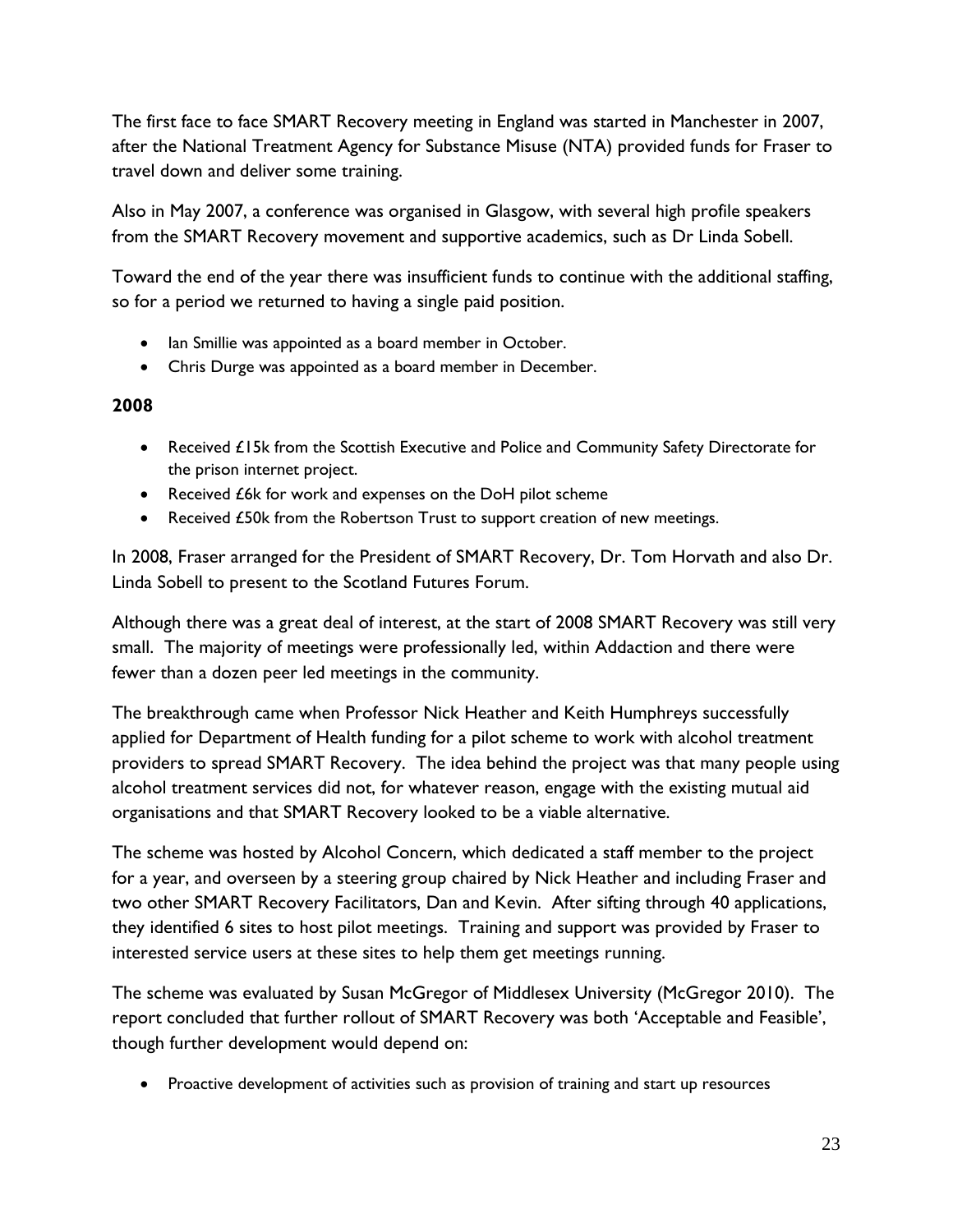- Presence of a supportive environment in local agencies, involving an agreed approach to mutual aid, experience with peer support and knowledge about SMART Recovery
- A national infrastructure with a clear identity and strong and stable central office, able to provide support with communications, networking and encouragement.

The pilot scheme certainly seemed to trigger a broader interest in SMART Recovery. In particular, some of the new Facilitators became very effective ambassadors and pioneers, getting even more new meetings started in a fairly short period of time. This was especially true around Manchester.

- The Directors of Mackay Ross International applied to have the company dissolved in December.
- Carol Hammond began working as Administrator and became company secretary in December.

#### **2009**

- Received £4k from Alcohol Concern for expenses of pilot scheme.
- Received £2k survival money from NHS Highland
- Received £2.6k survival money from Alcohol Concern
- Received £9k survival money from SMART Recovery USA

Toward the conclusion of the Alcohol Concern pilot however, the charity SMART Recovery UK faced an imminent threat to its survival. The organisation had two members of staff but no meaningful source of income on the horizon. The small number of funders that had supported the organisation to date were unwilling to put in further funds, applications to other funders were not successful and the commercial enterprises through MRI had not made a profit.

Faced with the risk of the charity going bankrupt within a few months, the Trustees brought in David McCue to carry out a review of the financial viability of the charity. The Board concluded that there was no alternative but to make the Development Coordinator redundant, which is what happened in November 2009. David also accepted an invitation to become a member of the Board of Trustees.

The 'survival money' described above was secured to ensure that the charity did not have to fold immediately, since committed expenditure such as redundancy costs and an office lease significantly exceeded existing funds.

- Carol Hammond became Company Secretary in February.
- David McCue became a Trustee in May

#### **2010**

- Roxbury Foundation £7k survival money
- NHS Highland 6K survival money
- SMART Recovery USA  $E3k$  survival money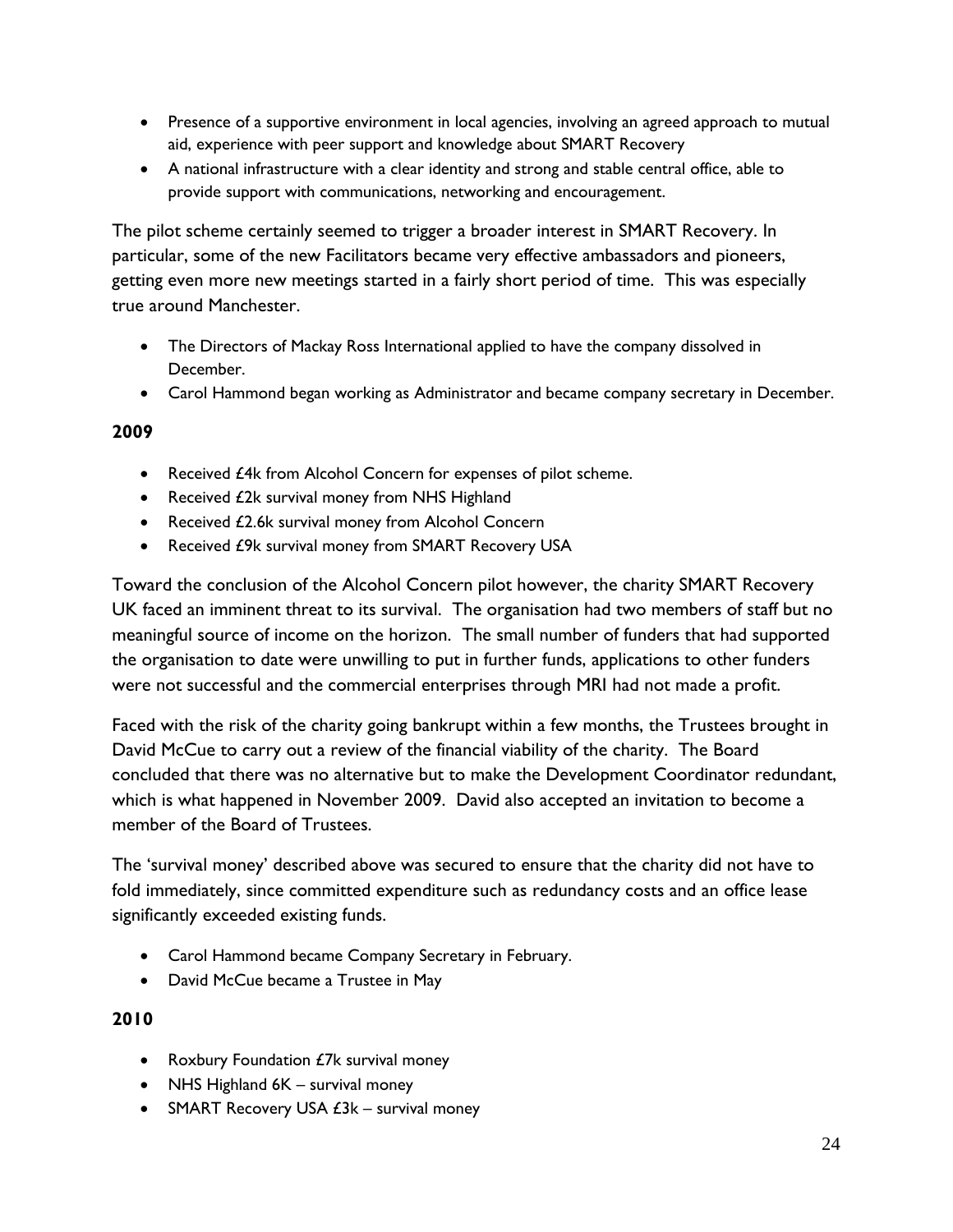By February 2010, the organisation had roughly 30 peer led meetings, plus another 20 or so being run within Addaction and facilitated by paid staff. Carol Hammond was still employed part time to run the central office though there was little money in the bank and no income. With the loss of Fraser, there was also no training available for new Facilitators and without further funding the future of the organisation was uncertain.

In April a conference was held as the final conclusion of the Alcohol Concern pilot scheme. This event revealed deep differences within the SMART Recovery Community. The Board was keenly aware of the precarious finances, but also felt we could not move forward without staff. They talked about the need for income and suggested we build on the partnership with providers. Fraser (now attending and contributing as a volunteer) offered an alternative vision, that SMART Recovery UK should become entirely peer and volunteer led and undertake no partnership work with treatment providers. This, it was suggested, would remove the need for income. Others opposed this idea, believing that trying to run the organisation entirely with volunteers was unlikely to work.

The trustees thought that the model proposed by Fraser did not meet the success criteria set out (and quoted above) in the Alcohol Concern pilot evaluation report and essentially ignored the key lessons of the pilot. They did however recognise that there were very strong feelings around these issues.

The board brought in Richard Phillips to help them work up an outline plan, based on a variation of the DoH Pilot, that would enable the charity to survive and secure the future growth of meetings. This would then go out to wide consultation over the summer of 2010. Richard remained involved to run the consultation.

The consultation itself was very broad, including four events, an on-line survey and the involvement of over 100 people in several months of passionate debate. Some parts of the proposals were almost universally unpopular, so changes were made to reflect these concerns. A clear majority accepted the need for the organisation to work in partnership with treatment providers in some way and also to have some paid staff.

The conclusion was that we should keep our primary focus on building a network of peer led mutual aid meetings, but also develop a partnership scheme with providers that would help our meetings grow more quickly across the country and provide a source of income. The main difference to the Alcohol Concern pilot was that we would train staff as well as peers – but ask the provider to sign an agreement that committed them to helping service-users start their own meetings.

The Board also decided to abandon the previous funding model, based on grant funding for projects only tangentially related to the core task of running and supporting meetings.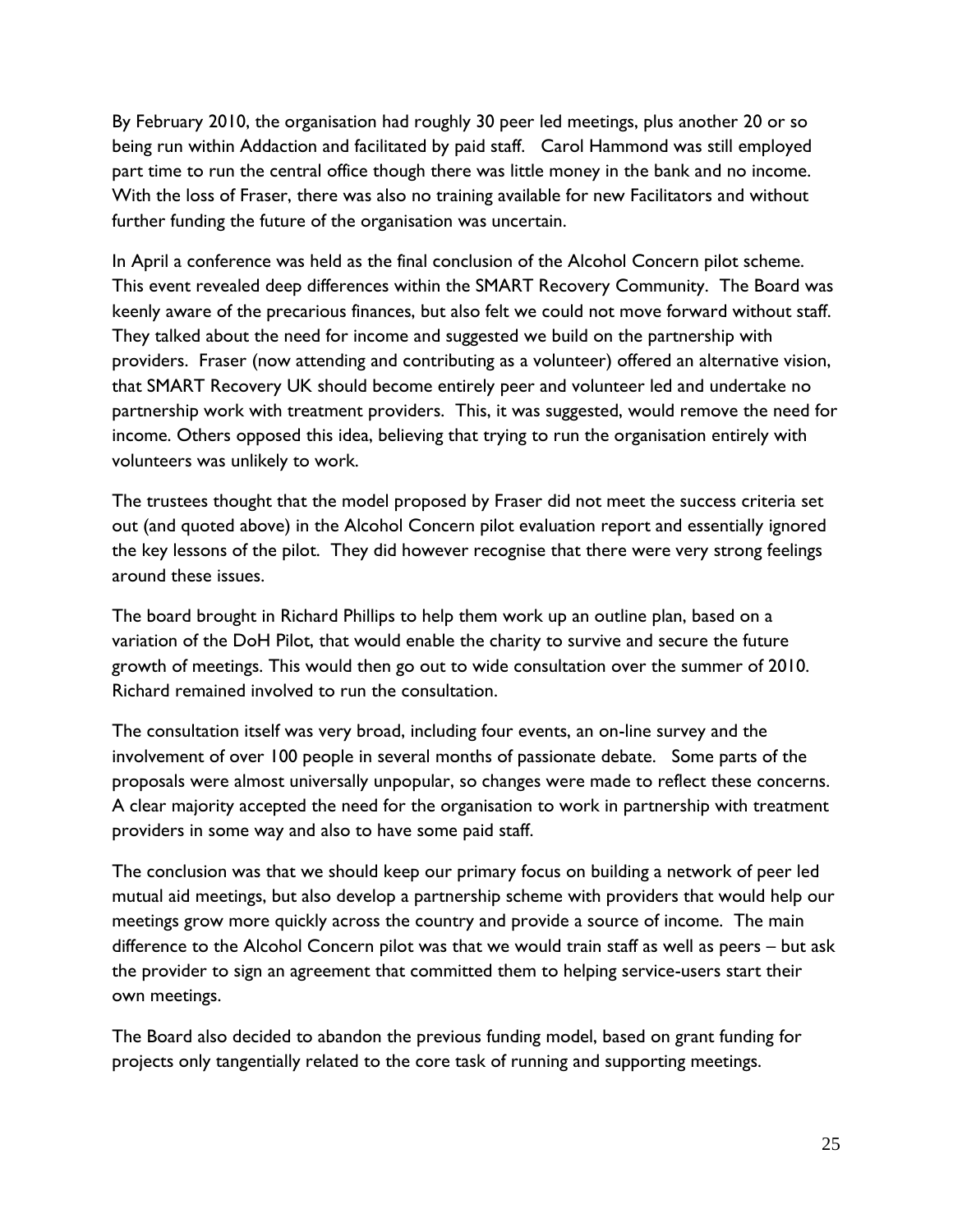The Board asked Richard to remain involved as 'Interim Director' and implement the new development plan. The remainder of 2010 was spent on two projects, building an on-line elearning platform to train SMART Recovery Facilitators and also working out the detail of the partnership scheme.

The Board of Trustees was further strengthened in 2010 with the addition of:

- Dr Joe Gerstein, the co-founder and first President of SMART Recovery.
- Carl Cundal, an experienced facilitator who was involved in the Alcohol Concern pilots.
- Charles Steel, a leading figure in the Scottish recovery community.
- Terrie Semple, a leading figure in the Scottish recovery community.

#### **2011**

• Received total of  $£100k$  from the new partnership scheme

The partnership scheme was launched in February 2011 and grew to roughly 80 organisations over the following year. Most of the major treatment providers in the UK signed up, including CRI, Turning Point, Phoenix Futures, Lifeline and Compass. Addaction also signed the agreement and was asked to begin transitioning more of their meetings to become peer led.

A 'whole area' partnership was agreed with commissioners in Bristol to bring all their local services into partnership and train both staff and peers across the city. A similar partnership was set up in the Lothians region of Scotland; aiming to build a strong network of SMART meetings, with strong links to treatment services. This included a full time post for a year, to which Jardine Simpson was recruited.

NICE published clinical and commissioning guidance encouraging engagement with SMART Recovery. (NICE February 2011) (NICE August 2011)

In November 2011 we published a UK re-write of the SMART Recovery Facilitators manual, which is sent free in professionally printed hard copy to everyone who completes the facilitator training.

By the end of 2011, the organisation was no longer at risk of going bankrupt and the number of meetings was again rising.

# **2012**

• Received total of £230k from the partnership scheme

We entered into partnership with Waypoint, a voluntary sector training agency, helping us develop a face to face training program. A plan is in place to train a team of peer trainers early in 2013.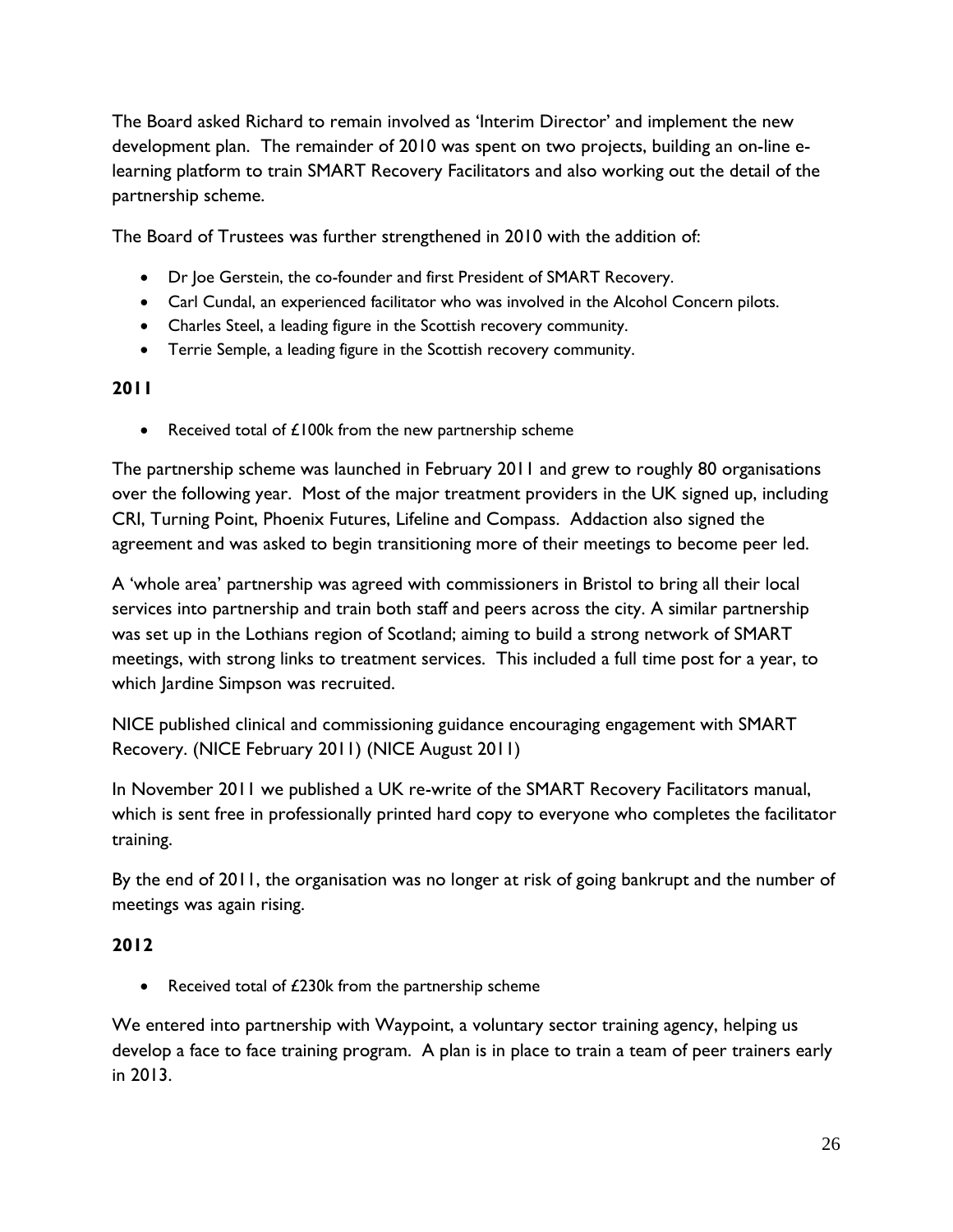We launched a new website and on-line community on which over 2,000 people registered in the first 8 months. This also supports weekly on-line meetings using a voice chat system.

New poster and participant leaflets were published and mailed to all Facilitators.

Support for the Lothians project continued into a second year and Jardine's post was reconfigured to become the National Coordinator for Scotland. Steve Crawley was recruited as National Co-ordinator for England and Richard Phillips, previously Interim Director, was confirmed as Director.

NICE Quality Standards aimed at all NHS interventions for people with drug problems explicitly state that people in drug treatment should be offered support to access mutual aid, and specifically mentions SMART Recovery along with the Fellowships. (NICE 2012)

By the end of the year, this brought us up to 4 paid members of staff, with 120 peer led meetings, 60 partnership meetings and > 250 partnership sites signed up. The number of both peer led and partnership meetings continued to grow strongly, with roughly 200% growth over the previous two years. Over 1,500 people had applied for training, 750 enrolled and 200 completers. Roughly half of these were people in recovery and the rest Champions.

# **2013**

Going into 2013, the charity is fast growing, has stable finances and is focused on an ambitious plan to make SMART Recovery even stronger and more widely available in the coming years. Highlights include a new Handbook and training up a team of peer Facilitators.

The focus of work this year is

- To broaden the base of peer involvement in how the organisation runs
- Improve how we support Facilitators and in particular new facilitators
- Publish several manuals and improve other materials.
- Consolidate the partnership scheme and in particular strengthen our work in Prisons

# **Finances and meeting activity by financial year**

For simplicity, the main narrative of this report is provided by calendar year. The most reliable information on the number of meetings has been recorded by financial year.

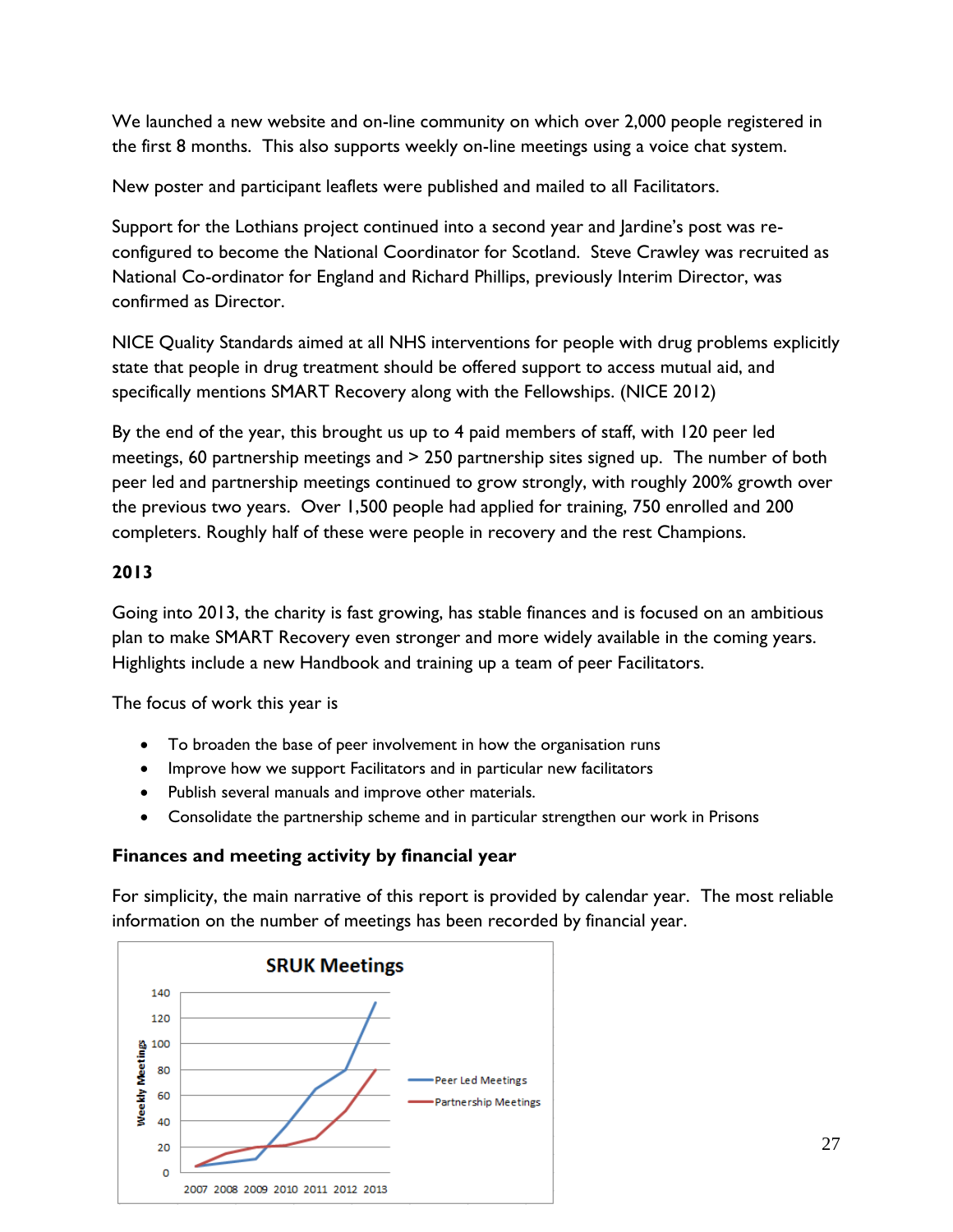There are also a small number of additional closed partnership meetings not shown here, for example some prisons. Earlier historical records of the numbers of meetings are not entirely consistent and are probably not entirely accurate, though reflect the best available data and are included here in good faith.

The financial position of the organisation is also best judged against financial year so the following table is offered as a quick overview of how things have evolved in relation to both meetings and finances. Figures are at March  $31^{st}$ .

|                        | 2006/7    | 2007/8    | 2008/9 | 2009/10 | 2010/11 | 2011/12 | 2012/13 |
|------------------------|-----------|-----------|--------|---------|---------|---------|---------|
|                        |           |           |        |         |         |         |         |
| Peer meetings          | $~\sim 5$ | $~1$ 8    | Н      | 36      | 65      | 80      | 132     |
|                        |           |           |        |         |         |         |         |
| Partnership meetings   | ~1        | $\sim$ 15 | 20     | 21      | 27      | 48      | 80      |
|                        |           |           |        |         |         |         |         |
| Turnover £k            |           | 140       | 84     | 25      | 27      | 185     | 235     |
|                        |           |           |        |         |         |         |         |
| Net position <i>£k</i> |           |           | 24     | $-21$   | 4       | 44      | 79      |
|                        |           |           |        |         |         |         |         |
| Carried forwards £k    |           |           | 25     | 5       | 9       | 52      | 132     |
|                        |           |           |        |         |         |         |         |

All financial figures are  $\pounds$  thousands, rounded for clarity. Net position and carried forwards are provided as a rough indication of the financial strength or vulnerability of the organisation. Please see accounts available from Companies House website for more detailed information. 2012/13 Finances are approximate and accounts have not been finalised.

# **Additional notes**

There are three possible dates to describe the appointment of directors: when the decision was minutes at a board meeting, when the application was made to Companies House and the date on which this was approved. Dates shown are mostly the dates of application but this has not been checked in detail.

During the drafting of this document we sought comment and input from a number of people. We are deeply grateful for the insights, recollections and corrections of everyone who contributed though responsibility for the accuracy of final version rests with SMART Recovery UK. If you know of any inaccuracies, please contact central office and we will do what we can to verify and then update this document on our website.

# **References**

McGregor, S. (2010). The Alcohol Concern SMART Recovery Pilot Project Evaluation Project Final Report. http://goo.gl/TorLr